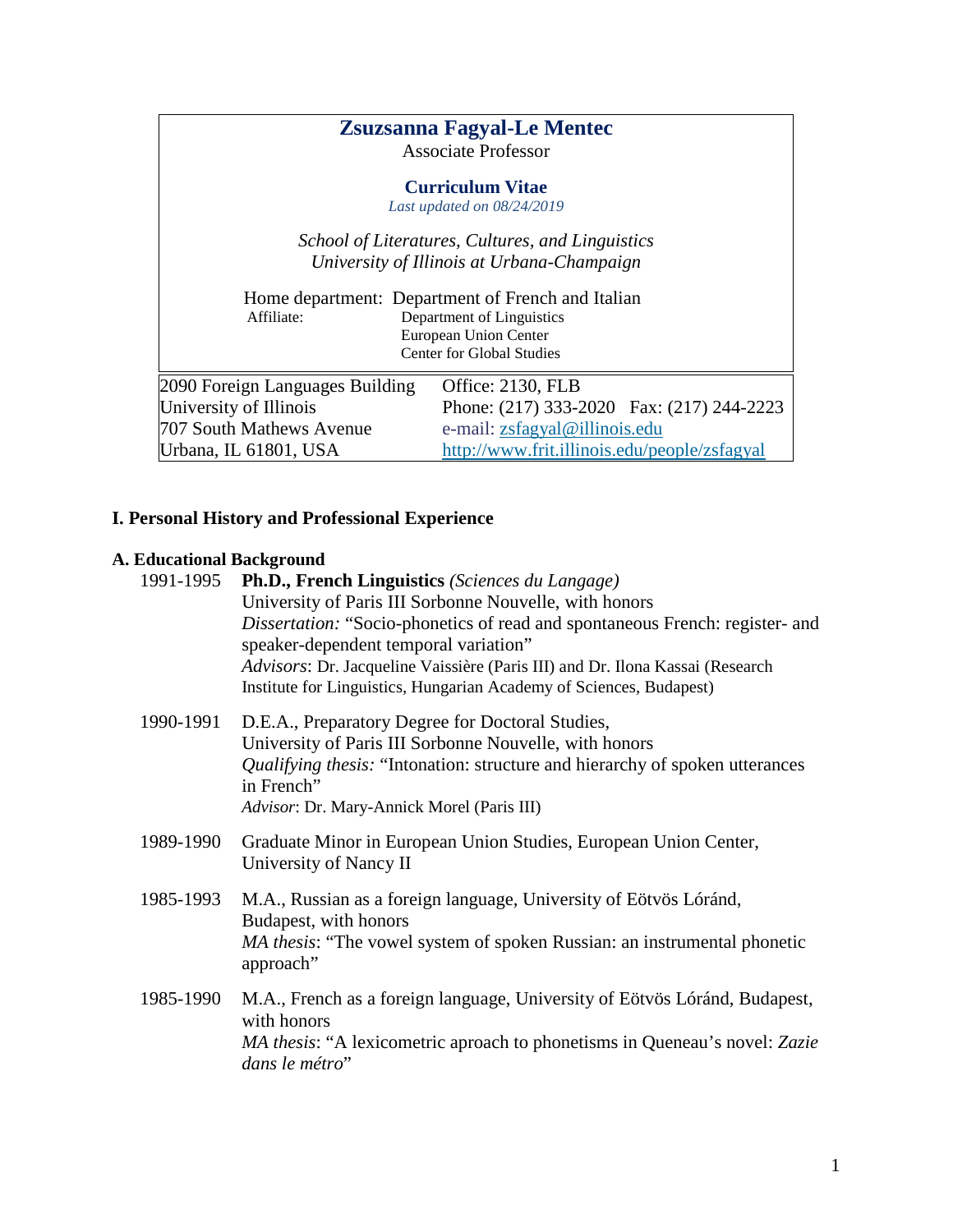#### **B. List of Academic Positions**

| <b>Fall 2010</b> | Visiting Associate Professor, Research Center for Text and<br>Francophonie, University of Cergy-Pontoise (Paris, France)                                                                                                                                                                                                     |
|------------------|------------------------------------------------------------------------------------------------------------------------------------------------------------------------------------------------------------------------------------------------------------------------------------------------------------------------------|
| 2007-present     | <b>Associate Professor</b> (tenured), Department of French and Italian,<br>University of Illinois at Urbana-Champaign                                                                                                                                                                                                        |
| 2007-present     | Associate Professor, courtesy appointment, Department of Linguistics,<br>European Union Center of Excellence, Center for Global Studies                                                                                                                                                                                      |
| <b>Fall 2006</b> | Visiting Assistant Professor, University of Paris III, Sorbonne<br>Nouvelle, France                                                                                                                                                                                                                                          |
| 1999-2007        | <b>Assistant Professor</b> (tenure-track), Department of French, University<br>of Illinois at Urbana-Champaign                                                                                                                                                                                                               |
| 1998-1999        | Adjunct instructor, Foreign Language Program, Drexel University,<br>Philadelphia (PA)                                                                                                                                                                                                                                        |
| 1996-1999        | Visiting Researcher, Linguistics Department, University of<br>Pennsylvania, Philadelphia (PA)                                                                                                                                                                                                                                |
| 1991-1995        | Doctoral Research Fellow, Sociolinguistics Research Laboratory,<br>Research Institute for Linguistics, Hungarian Academy of Sciences<br>(dir. Prof. Miklós Kontra and Ilona Kassai) and Institut de Phonétique<br>et Linguistique Appliquée, Université de Paris III, Sorbonne Nouvelle<br>(dir. Prof. Jacqueline Vaissière) |
|                  | <b>C. Other Professional Employment</b>                                                                                                                                                                                                                                                                                      |
| $2013 - 2015$    | Consultant in sociophonetics, comparative acoustic analyses for the<br>Multilingual London English - Multilingual Paris Erench project                                                                                                                                                                                       |

- *Multilingual London English - Multilingual Paris French* project, Economic and Social Research Council (UK), 2010-2014, Jenny Cheshire and Penelope Gardner-Chloros (co-PIs)
- 1997-1998 Staff Linguist, French text-to-speech system analyst and programmer, Eloquent Technology, Inc., Ithaca, NY
- 1996-1997 Simultaneous interpreter and translator (French to English, English to French), The Institutes for the Achievement of Human Potential, Wyndmoor, PA
- 1992-1995 Translator (French to Hungarian, Hungarian to French), Finno-Ugric Institute, University of Paris III, France
- 1987-1992 Simultaneous interpreter (French, German, Russian, and Hungarian), Classical Music Festivals Office, Budapest, Hungary

### **D. Honors, Recognitions, and Outstanding Achievements**

| Fall 2018 | <b>Humanities Release Time, Research Board UIUC (\$14,000)</b>                |
|-----------|-------------------------------------------------------------------------------|
|           | <i>Project:</i> Finishing research monograph titled 'Cité Talk: Multicultural |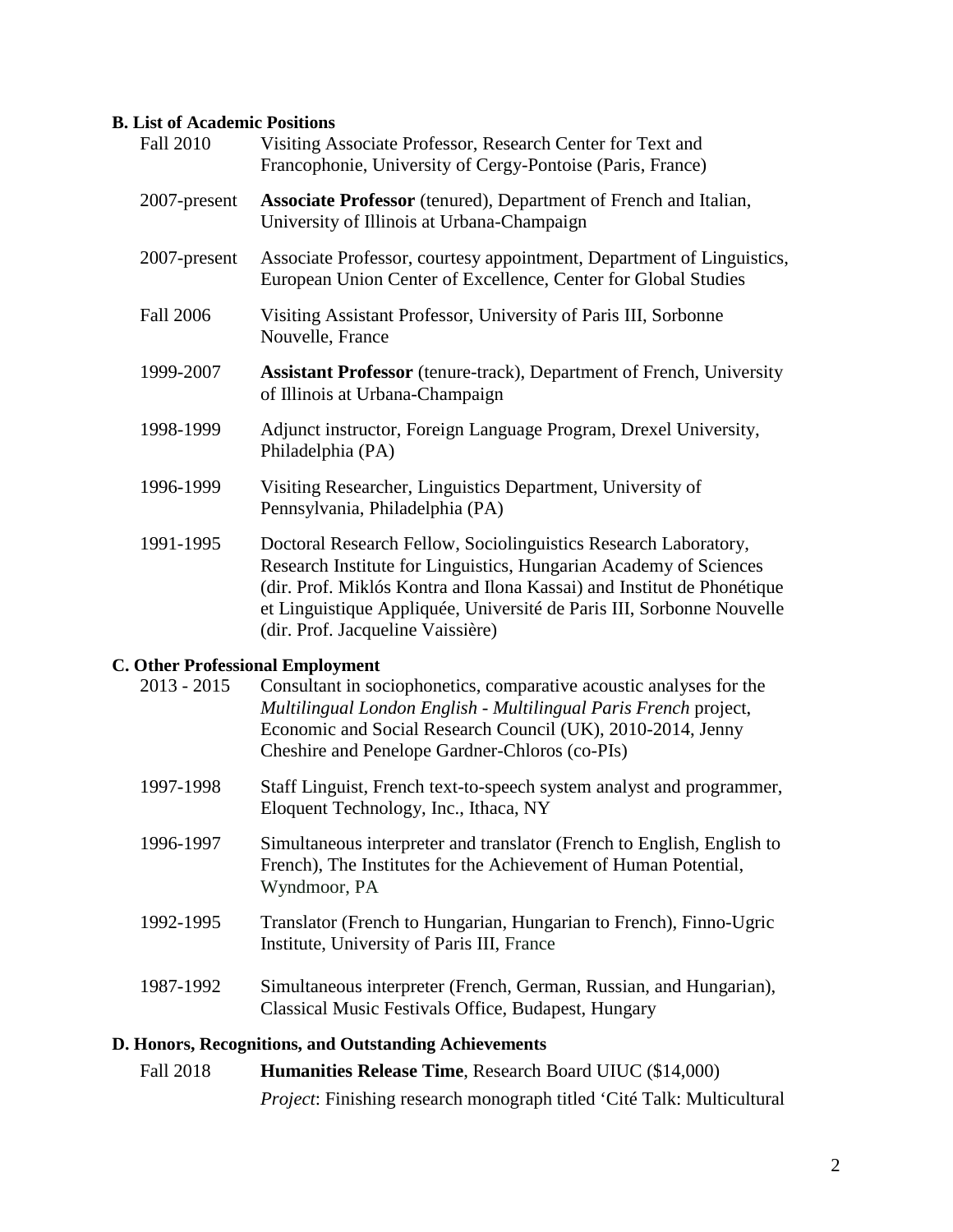|                  | Urban Youth Speech Styles in Paris'                                                                                                                                                                                                                                                                                                                                                                                                                                                                                                                                                                                                   |
|------------------|---------------------------------------------------------------------------------------------------------------------------------------------------------------------------------------------------------------------------------------------------------------------------------------------------------------------------------------------------------------------------------------------------------------------------------------------------------------------------------------------------------------------------------------------------------------------------------------------------------------------------------------|
| <b>Fall 2010</b> | Visiting Associate Professor, Research Center for Text and<br>Francophonie, University of Cergy-Pontoise (France), by invitation                                                                                                                                                                                                                                                                                                                                                                                                                                                                                                      |
| 2008 & 2010      | Awards Committee, Prix de la Sociolinguistique Française,<br>L'Harmattan Publishing, Paris, France                                                                                                                                                                                                                                                                                                                                                                                                                                                                                                                                    |
| <b>Fall 2006</b> | Visiting Assistant Professor, University of Paris III, Sorbonne<br>Nouvelle (France), by invitation                                                                                                                                                                                                                                                                                                                                                                                                                                                                                                                                   |
| <b>Fall 2004</b> | Humanities Release Time, Research Board UIUC (\$9,000)                                                                                                                                                                                                                                                                                                                                                                                                                                                                                                                                                                                |
|                  | <i>Project</i> : Finishing research monograph titled "Accents de banlieues"<br>(published in 2010)                                                                                                                                                                                                                                                                                                                                                                                                                                                                                                                                    |
| 2002-2003        | <b>Illinois Program for Research in the Humanities (IPRH)</b> Faculty<br>Fellow                                                                                                                                                                                                                                                                                                                                                                                                                                                                                                                                                       |
|                  | Project: "A sociolinguistic study of adolescent speech in suburban<br>Paris"                                                                                                                                                                                                                                                                                                                                                                                                                                                                                                                                                          |
| 2001             | William and Flora Hewlett Foundation Research Grant and<br><b>Summer Fellowship, summer 2001</b>                                                                                                                                                                                                                                                                                                                                                                                                                                                                                                                                      |
| 2000-2001        | <b>Dean's Teaching Fellow, College of Liberal Arts and Sciences</b>                                                                                                                                                                                                                                                                                                                                                                                                                                                                                                                                                                   |
| 1999-present     | List of Teachers Ranked Excellent by Their Students (F-Fall, SP-<br>Spring)<br>FR 213 French Phonetics:<br>F-2000, 2001, 2003, 2005, 2010, 2013, 2015;<br>SP-2003, 2005, 2010, 2013, 2014 2016;<br>FR 207 Grammar and composition: SP-2006;<br>FR 413 French Phonetics and Phonology: SP-2001, F-2003, 2009;<br>FR 414 Advanced grammar and composition: SP-2002, 2013;<br>FR 417 History of French: F-2013;<br>FR 416 Structure of the French Language: F-2005;<br>FR 529 Sociolinguistics: SP-2002, SP-2013;<br>FR 529 Sociophonetics: SP 2016;<br>FR 529 Intonation and Meaning: SP 2005;<br>FR 529/FR 559 Sociophonetics: F-2015; |
| 1991-1995        | Doctoral fellowship ( <i>thèse en co-tutelle</i> ), jointly awarded by the<br>French and Hungarian governments                                                                                                                                                                                                                                                                                                                                                                                                                                                                                                                        |
| 1989             | Young Francophone Writer, Prix du Jeune Ecrivain Francophone,<br>Third Prize, awarded by Le Monde/La Découverte Publishing, France                                                                                                                                                                                                                                                                                                                                                                                                                                                                                                    |

### **E. Invited Lectures (\*) and Invited Conference Presentations ( #)**

- 1. **\***"Refugees need language": perspectives on the 'Linguistic Integration of Adult Migrants' (LIAM) initiative of the Council of Europe, invited lecture, 'Europe in a Global Context' Speaker Series, Illinois State University, Bloomington (IL), March 21, 2018.
- 2. **#**"*Multilingualism, Ltd.: New challenges for linguistic diversity in Europe"*", Kentucky Foreign Language Conference, **keynote lecture**, Lexington, Kentucky, April 15, 2016.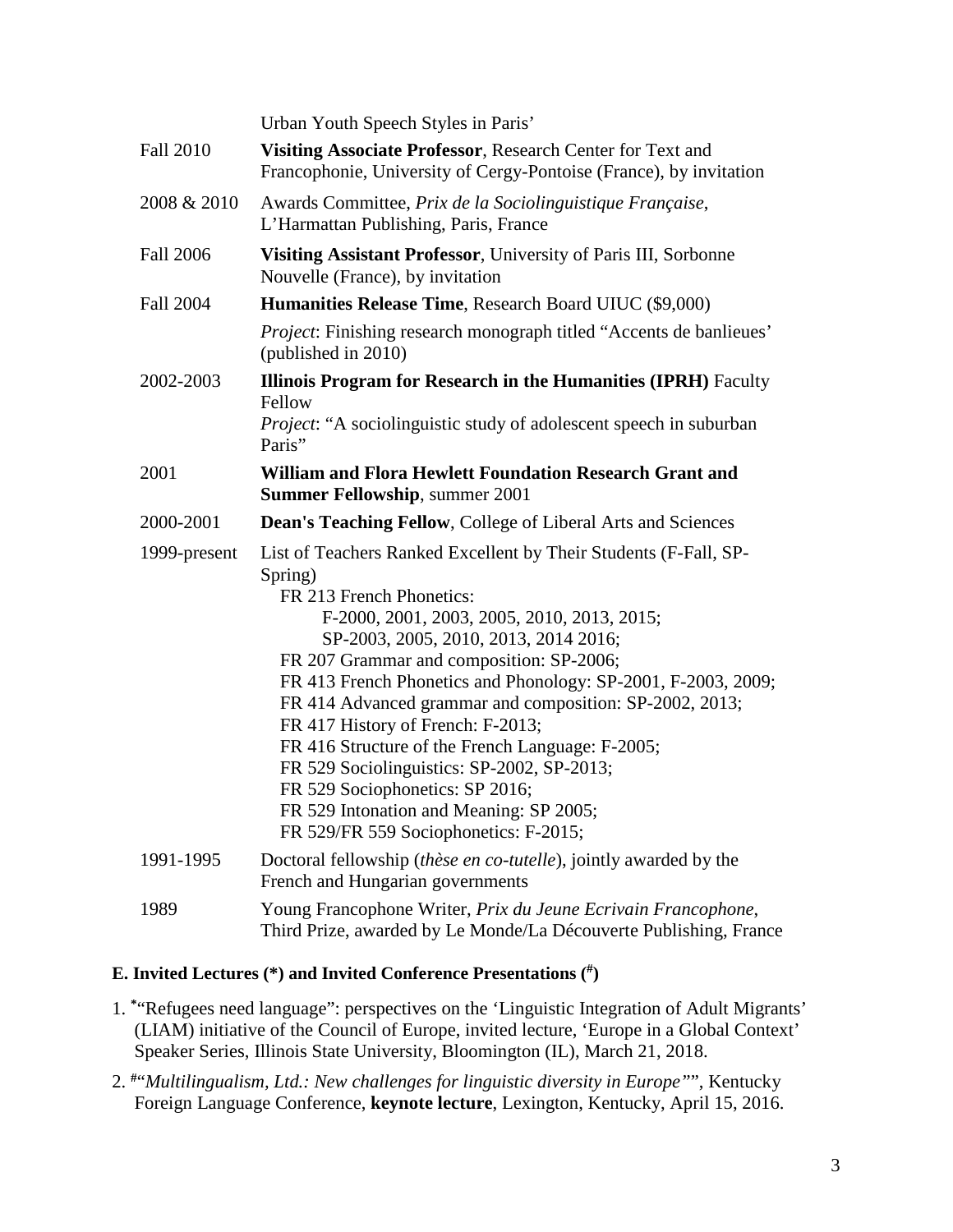- 3. **\***"*Mixed methods in sociophonetics : a case study"*, Demi-journée consacrée à la sociophonétique, **keynote lecture**, ILPGA Paris III, December 2, 2015.
- 4. **#**"*Speech rhythm and vowel processes in Multicultural London English and Multicultural Paris French*", Sociolinguistics of Globalization Conference, invited panel presentation, Hong Kong, June 3-6, 2015
- 5. **#**"*Multilingualism and language education in Europe: Challenges and aspirations*", European Studies Symposium, **keynote lecture**, Illinois State University, April 2, 2015
- 6. #"Phonetic variation and change in contemporary Parisian French", *Multicultural London English, Multicultural Paris French: selected findings and stock taking*, Birkbeck College, University of London, December 10, 2015.
- 7. \*"EU language regimes: balancing efficiency and linguistic diversity", *European Union Center Celebrating Languages: Translation Day @ Illinois*, **keynote lecture**, University of Illinois at Urbana-Champaign, March 31, 2014.
- 8. \*"Languages in contact and clash: the sociolinguistic legacy of *Peuples Méditerranéens*", *Approaches to the Study of the Middle East and the Mediterranean: a Symposium in Honor of Paul Vieille*, University of Illinois at Urbana-Champaign, March 14, 2014.
- 9. **\***"Voicing integration: gender-split and variable phonology in multi-ethnic youth vernaculars in Paris", *French in Contact*, **keynote lecture**, inter-disciplinary workshop organized by the France-Florida Research Institute, University of Florida, Gainsville, November 15-16, 2013.
- 10. \*"The myth of Euro-Babel: status, identity, and the unique constellation of languages in Europe", EUNIC – Chicago "Faces of Europe: Languages and Identities", European Professional Development Day, **keynote lecture,** College of DuPage, April 27, 2013.
- 11. \* "More of a minority than others": attitudes and ideologies in transnational language maintenance in Europe, ILLS 5 (Illinois Language and Linguistic Society Annual Conference), **keynote lecture**, University of Illinois at Urbana-Champaign, April 6, 2013.
- 12. "What have we achieved? Introduction to the Symposium on the  $20<sup>th</sup>$  Anniversary of the European Charter for Regional or Minority Languages", **organizer**, University of Illinois at Urbana-Champaign, Urbana, IL, November 5, 2012, with Eda Derhemi (UIUC).
- 13. \*"Heritage or assimilation: immigrant multilingualism in France and the EU", Linguistics Undergraduate Student Association Colloquium, University of Toronto, October 5, 2011.
- 14. \* "Convergence: the tonal marking of cooperative social interaction in a pre-adolescent friendship network", **keynote lecture**, UTA Graduate Student conference, April 15, 2011.
- 15. \*"Corrélats phonétiques de rupture et d'appartenance à un groupe d'adolescents dans un quartier populaire de Paris", Université de Cergy-Pontoise, November 19, 2010.
- 16. \*"Analyzing rhythm: Best practices in sociophonetics", NWAV 41, San Antonio, November 4, 2010, with Malcah Yaeger-Dror, University of Arizona.
- 17. \*"Sounds and symbols: Phonetic reflexes of adolescent peer-group affiliation", Dialect and Social Change in Urban Diasporic Communities workshop, Queen Mary, University of London, July 2, 2010.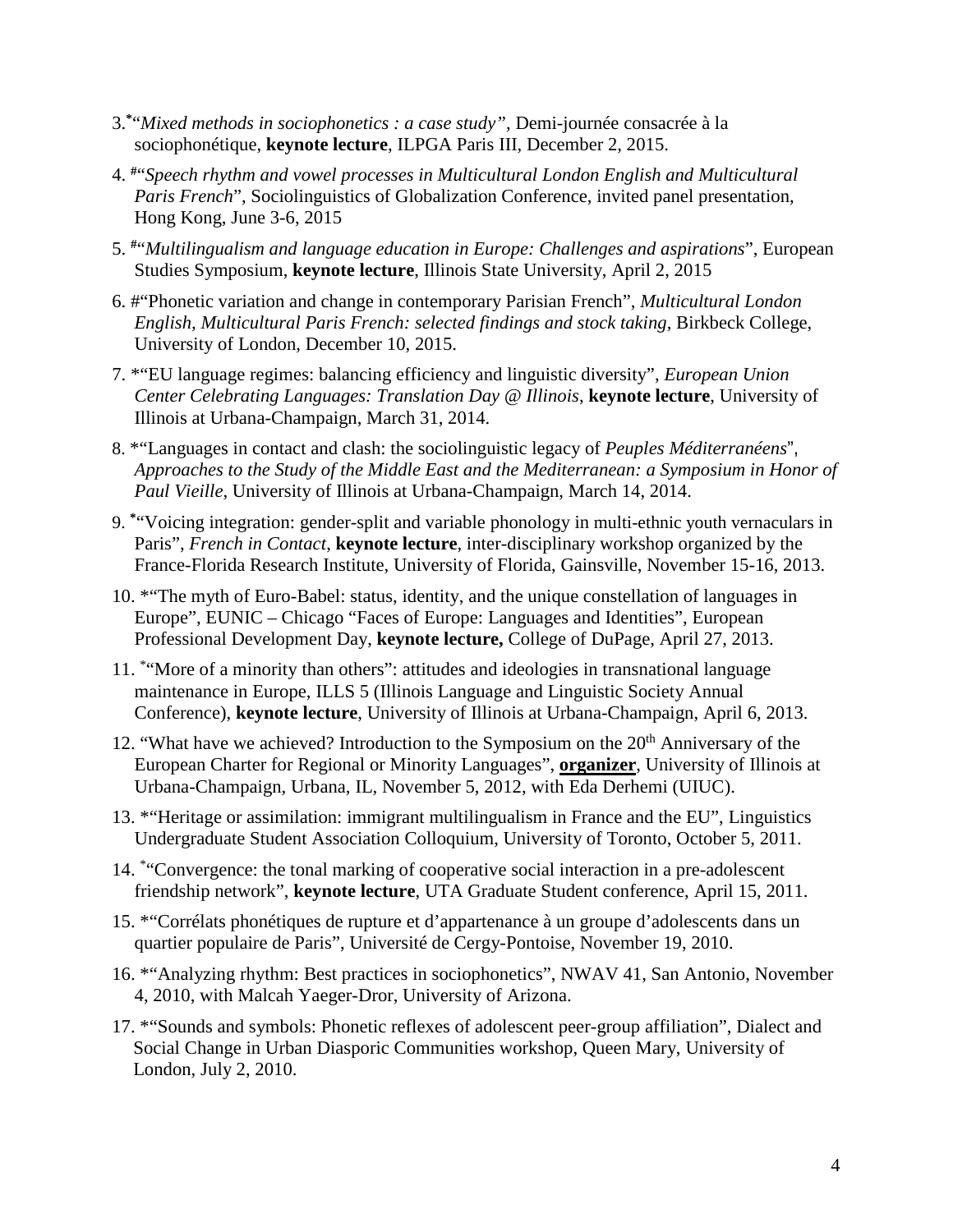- 18. \*"Languages from North Africa and Europe: Two lesson plans", African Institute for Educators, UIUC, June 28, 2010.
- 19. \*"Culture wars: African Immigrants in France", Islam in Europe: Past, present, and future", European Union Center, UIUC, June 23, 2010.
- 20. # "Sounds and symbols: Phonetic reflexes of adolescent peer-group affiliation", keynote address, "Significant readings" conference, Department of French, Louisiana State University, March 13, 2010.
- 21. "The New Immigrant Europe: Languages and Borderlands", 2-day international conference, **organizer**, March 11-12, 2010, with Douglas Kibbee and Dorothee Schneider (UIUC).
- 22. \* "Alternance stylistique comme outil de négociation identitaire", « Hétérogénéité et variation : quels objets socio-linguistiques et didactiques aujourd'hui ? », **keynote lecture**, Montpellier (France), May 28, 2009.
- 23. \* "Alternance stylistique et cohésion intra-groupe dans une banlieue multiethnique de Paris: le rôle de l'intonation", « Mise en scène des pratiques langagières : le cas du français » conference, **keynote lecture**, Department of French, Simon Fraser University, April 16, 2009.
- 24. #"Innovation et changement linguistique : production, perception et simulation", keynote lecture, « Les modes langagières dans l'histoire » conference, Montpellier, France, June 13, 2008, with Samarth Swarup (Virginia Tech), Anna Maria Escobar, Les Gasser, and Kiran Lakkaraju (UIUC).
- 25. \* "Les français régionaux au laboratoire : pour une analyse des variations stylistiques contextuels intra-locuteur", **keynote lecture,** *Journées d'Etudes sur la Parole* conférence, Avignon, June 9, 2008, with Noël Ngyen (University of Provence).
- 26. \*"Muslim minorities in France: from postcolonial immigration to bilingual citizenship and language use", European Union Center Core Curriculum Lecture, coordinator Professor Zsuzsa Gille (Sociology), UIUC March 13, 2007.
- 27. \*"De l'ethnolecte au dialecte urbain : Intonation en contact dans une ouvrière de Paris", Linguistics Lecture Series, Université de Provence, Aix-en-Provence (France), December 1, 2006.
- 28. \*"De dilation à la coarticulation: y-a-t-il de l'harmonie vocalique en français? École Doctorale*,* University of Paris III, November 18, 2006.
- 29. \*"La Sociophonétique. Réflexions méthodologiques à propos des parlers dits « de banlieues", École Doctorale, University of Paris Ouest, Nanterre, France, November 11, 2006.
- 30. \* "Inner city French: French intonation in contact with immigrant languages in a Parisian banlieue," Third Annual Conference on Complex Systems, Northwestern University, Chicago, **keynote lecture**, April 20-21, 2006.
- 32. \* "Social factors in prosodic variation: case studies from French," Annual PFC (Phonology of Contemporary French) conference, Louvain (Belgium), **keynote lecture**, July 6, 2006.
- 33. \*"Testing the limits: the prosodic domain of Liaison as a social stereotype." Indiana University, Department of French and Italian, March 25, 2005.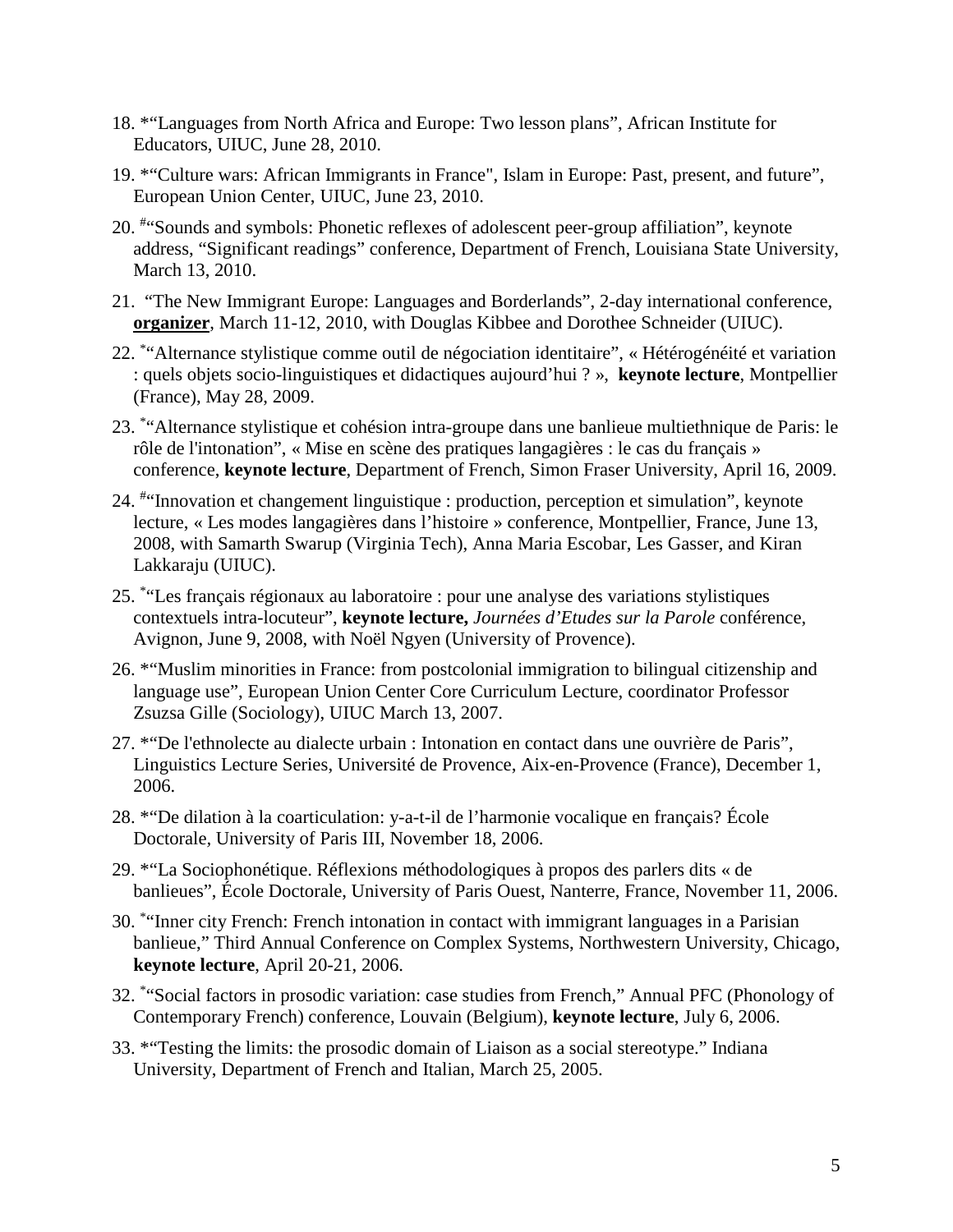- 34. \*"Speaking heads, organ reeds, and the telephone: the mechanical simulation of speech in the history of phonetics", International conference "A Century of Experimental Phonetics: Its History and Development: From Théodore Rosset to John Ohala", Institut de la Communication Parlée, Grenoble, France, February 26, 2005.
- 35. \*"Français, mais de quelle origine ? Accents de collégiens d'une banlieue parisienne et catégorisation ethnique", *Linguistics Department, Université Stendhal Grenobl*e (France), February 23, 2005.
- 36. \*"Blacks, Blancs, Beurs: French Prosody in Contact with Immigrant Languages in Paris". *Language and (Im)migration in France, Latin America, and the United States: Sociolinguistic Perspectives* Conference, University of Texas, Austin. September 2003.
- 37. \*"Mid-front vowels in open syllables in French: The anatomy of a merger", Indiana University, French Department Speaker Series, April 2002.
- 37. \*"The mechanical simulation of speech: Cartesian views of the noblest human motion from Descartes to Chomsky." *Rethinking Descartes* Workshop. University of Illinois at Urbana-Champaign. March 2002.
- 38. \*"Eppur si move! Changements phonétiques en cours en français parisien", Colloque *Eclats de la Langue* du Groupe de Recherche et d'Etudes Cliniques, Faculté de Théologie, Paris, June 2001.

## **F. Offices Held in Professional Societies**

| $2013$ -present | Member of the Steering Committee of NWAV (New Ways of             |
|-----------------|-------------------------------------------------------------------|
|                 | Analyzing Variation) sociolinguistics conference                  |
| 2006-2008       | International Liaisons Officer, Assoc. for Fr. Lg. Studies (AFLS) |

### **G. Editorship of Journals or Other Learned Publications**

| $2013$ – present | <b>Associate Editor, Journal of French Language Studies</b>      |
|------------------|------------------------------------------------------------------|
| 2010-2012        | Editorial Board, Journal of French Language Studies              |
| 2008-present     | Editorial Board, Lynx, Université de Nanterre, France            |
| 2001-present     | Editorial Board, <i>Faits de Langue</i> , Edition Ophrys, France |

# **H. Grants Received**

| 2018      | <b>UIUC Research Board, Humanities Release Time, \$14,000.</b>                                                                                                                                               |
|-----------|--------------------------------------------------------------------------------------------------------------------------------------------------------------------------------------------------------------|
| 2015-2018 | Co-recipient, European Union Commission Jean Monnet Grant to the<br>European Union Center of Excellence at Illinois, $\text{\textsterling}0,000$ , project.<br>Identity and Minority Language Use in Europe. |
| 2013-2015 | Research and Course Development Grant, European Union Center<br>UIUC, with E. Derhemi and M. Terkourafi, $\epsilon$ 34, graduate student<br>and conference travel support, Languages of the Mediterranean    |
| 2011-2013 | National Science Foundation Graduate Research Improvement Grant<br>(1121780), "Doctoral Dissertation Research: Oral Articulation of<br>French Nasal Vowels", with R. Shosted (PI) and C. Carignan (co-PI)    |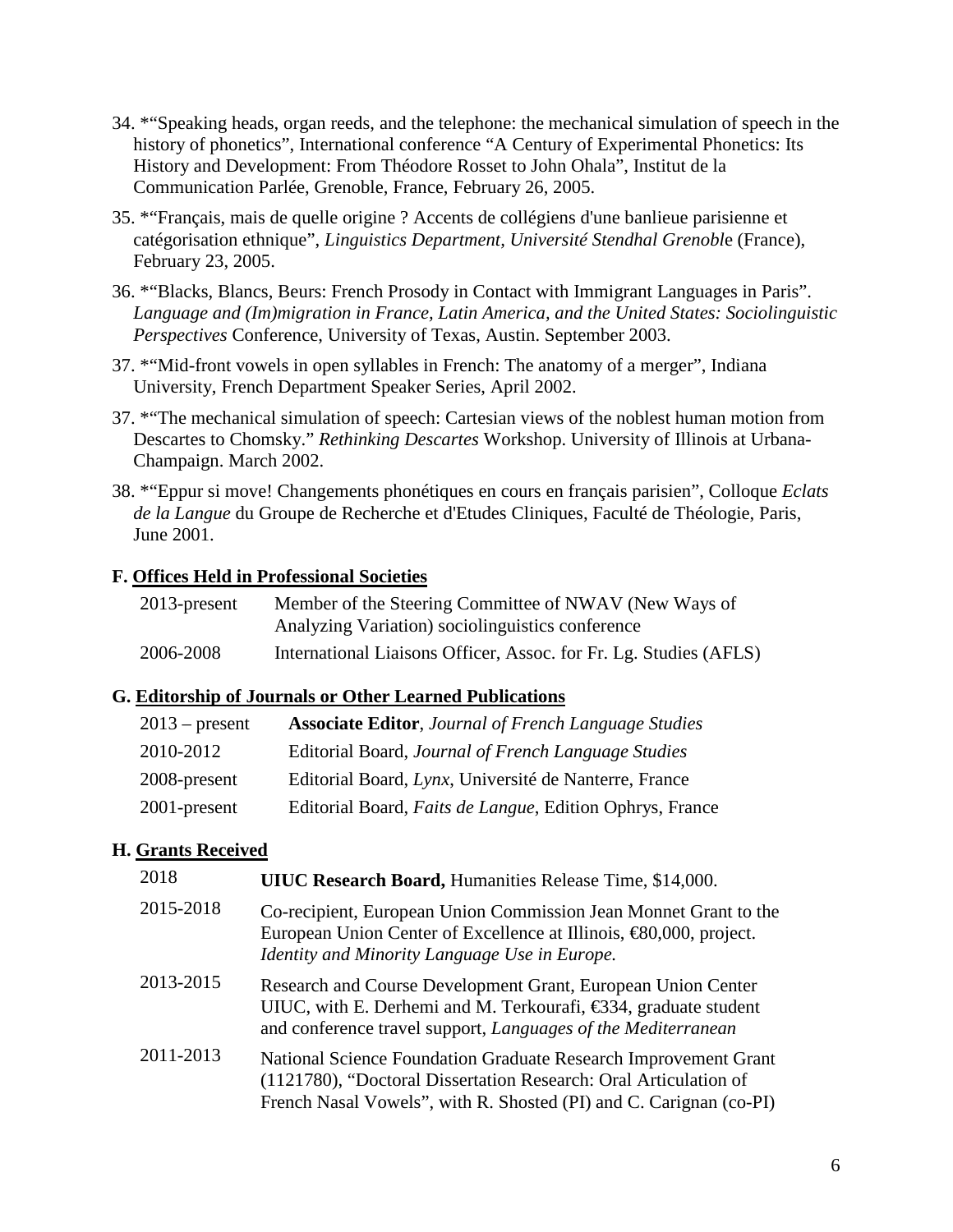| summer 2013      | Research and Course Development Grant, European Union Center<br>UIUC, with E. Derhemi, \$2,000, summer salary, Language and<br>Minorities in the European Union: a survey, textbook proposal and<br>companion website                     |
|------------------|-------------------------------------------------------------------------------------------------------------------------------------------------------------------------------------------------------------------------------------------|
| $2011$ - present | Foreign Language Across the Curriculum (FLAS) Course<br>Development grant, European Union Center UIUC, \$3,000, TA<br>support, European Union Center (UIUC), Linguis Europae: a blogsite<br>for language and minorities in Europe         |
| 2010-2011        | <b>UIUC Research Board, \$9,250, RA support, with Douglas Kibbee</b><br>(co-PI), Modeling lexical change: the role of political centers and<br>marginal groups in the selection and spread of lexical innovations                         |
| 2003 & 2006      | UIUC – CNRS Exchange Grant, twice \$10,000, with Noël Nguyen<br>(Co-PI), Acoustic correlates of assimilatory phenomena: vowel-to-<br>vowel co-articulation in French                                                                      |
| 2003-2005        | Foreign Language Across the Curriculum (FLAS) Course<br>Development Grant, European Union Center UIUC, \$15,000, RA<br>support, with Douglas Kibbee (Co-PI), Develop the cross-listed<br>course 'Language and Minorities in Europe' (418) |
| 2004             | UIUC Research Board. Humanities Release Time, \$9,000, book on<br>working-class Parisian French in contact with immigrant languages                                                                                                       |
| 2002-2003        | UIUC Research Board, \$9,000 RA and equipment support, The<br>merger of the front mid-vowels [e] and $[\varepsilon]$ in Parisian French                                                                                                   |
| 2001-2002        | UIUC Research Board Grant (\$10,839 RA support), Sound Change<br>and Variation in Parisian French: the role of higher-level prosodic<br>units                                                                                             |
| 2001             | William and Flora Hewlett Foundation Summer Fellowship,<br>fieldwork on working-class Parisian French in contact with immigrant<br>languages                                                                                              |
| 1999 -           | UIUC Scholars' Travel Fund for multiple domestic and foreign<br>conference travels                                                                                                                                                        |

# **I. Review Panels**

| $2011$ -present  | <b>External Reviewer</b> for the National Science Foundation, Research and<br>Ph.D. dissertation completion grants in sociolinguistics and French<br>Linguistics |
|------------------|------------------------------------------------------------------------------------------------------------------------------------------------------------------|
| $2011$ - present | <b>External Reviewer</b> for FQRSC (Fonds de Recherche Québequoise pour<br>la Société et la Culture), PhD dissertation fellowships                               |
| $2010$ - present | <b>External Reviewer</b> for <i>The Social Sciences and Humanities Research</i><br><i>Council</i> of Canada, research grants in sociolinguistics                 |
| $2010$ - present | <b>External Reviewer</b> for the French National Research Agency (Agence                                                                                         |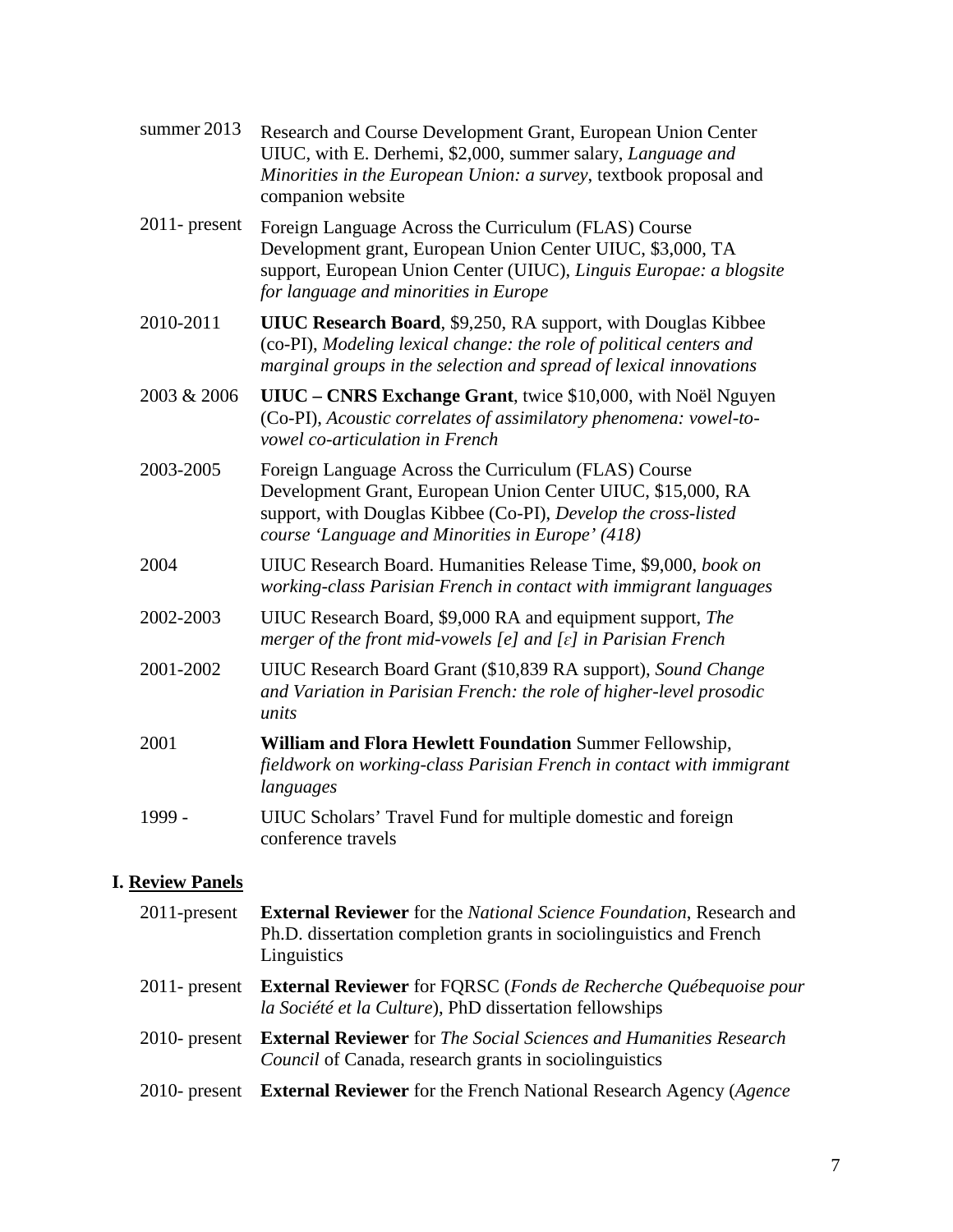|                  | <i>Nationale pour la Recherche</i> (ANR), research grant proposals in<br>phonetics and sociolinguistics                               |
|------------------|---------------------------------------------------------------------------------------------------------------------------------------|
| $2013$ - present | <b>External Reviewer</b> for French-USA Fulbright faculty exchange (core<br>program)                                                  |
| 2016             | External Reviewer for tenure case at University of California, Santa Cruz                                                             |
| 2015             | External Reviewer for tenure case at University of Louisville, KY                                                                     |
| 2012             | External Reviewer for tenure case at University of Connecticut                                                                        |
| 2012             | External Reviewer for tenure case at University of Massachusetts,<br>Lowell                                                           |
| 2011             | External Reviewer for tenure case at Louisiana State University                                                                       |
| $2010$ - present | <b>Internal Reviewer</b> for The European Union Center of Excellence,<br>graduate and under-graduate fellowship and FLAS applications |
| $2002$ - present | Internal Reviewer for the UIUC Research Board (grant applications)                                                                    |

### **II. Publications and Creative Works**

# derived from dissertation, + invited

### **A. Doctoral thesis title**

*Aspects phonostylistiques de la parole médiatisée lue et spontanée* [Sociophonetics of read and spontaneous speech in the media]

### **B. Books Authored or Co-Authored**

1. Fagyal, Zs., Kibbee, D., Burnett, H., and Tremblay, M. (forthcoming in 2021). *French: A Linguistic Introduction*. Revised and extended edition. Cambridge: Cambridge University Press.

2. Fagyal, Zs. (forthcoming in 2020). *Home Turf: The Making of Multiethnic Urban Speech Styles in French*

3. Fagyal, Zs. and Derhemi, E. (forthcoming). *Languages and Minorities in Europe*. UIUC ebook for the teaching of 418 'Language and Minorities in Europe'. electronic only text under negotiation.

4. Fagyal, Zs. (2010). *Accents de banlieues. Aspects prosodiques du français populaire en contact avec les langues de l'immigration.* Paris, L'Harmattan, Séries "Espaces discursifs". Reviewed in:

> *[Journal of French Language Studies](http://journals.cambridge.org/action/displayJournal?jid=JFL)*, July 2012, [22\(](http://journals.cambridge.org/action/displayJournal?jid=JFL&volumeId=17&bVolume=y#loc17)2), 303-305 *Langage et Société,* mars 2012, 139(1), 154-157 *The French Review*, décembre, 2012, 86(2), 433-434.

5. Fagyal, Zs., Kibbee, D., Jenkins, F. (2006). *French: A Linguistic Introduction*. Cambridge: Cambridge University Press.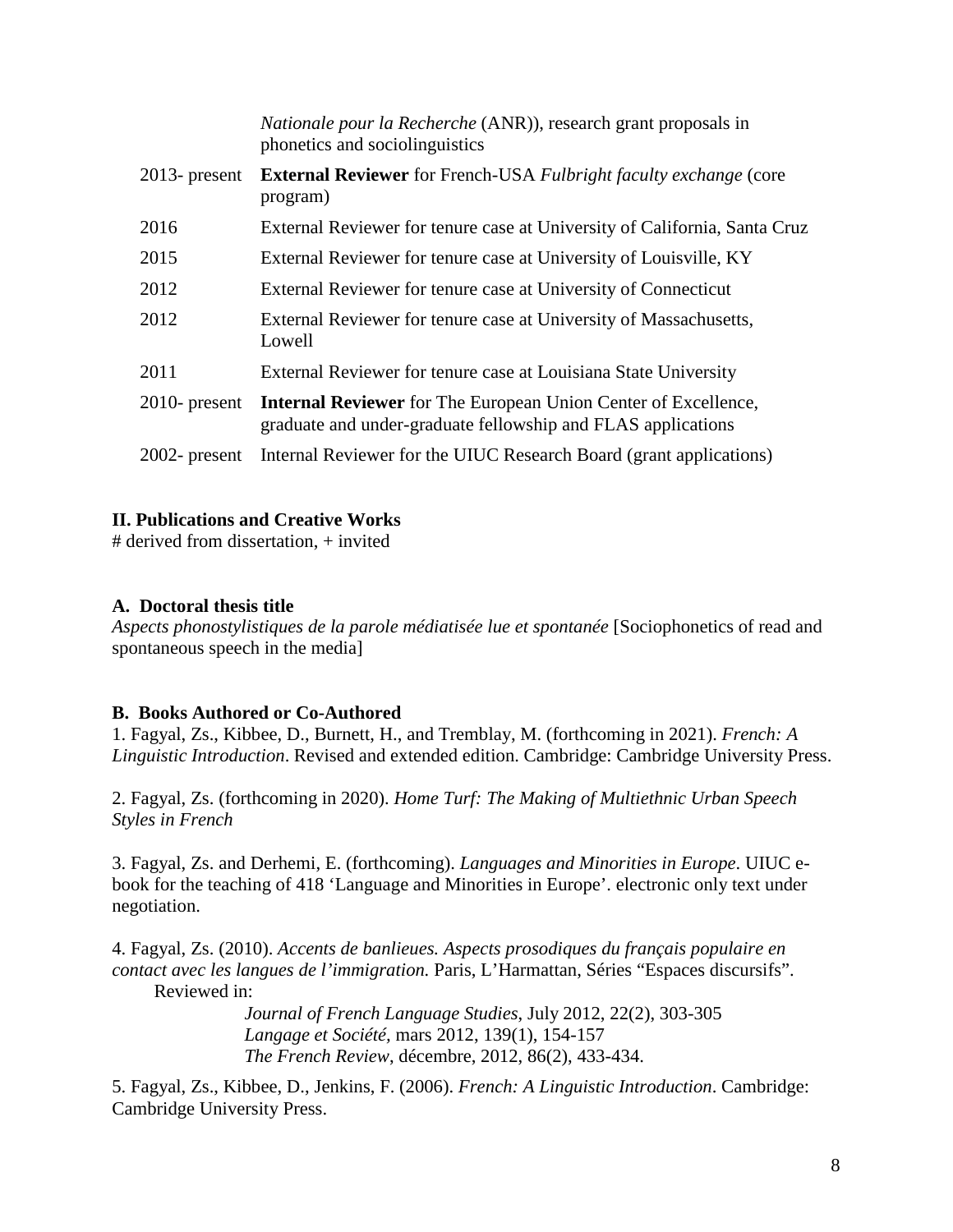Reviewed in:

*[Journal of French Language Studies](http://journals.cambridge.org/action/displayJournal?jid=JFL)*, 2007, [17\(](http://journals.cambridge.org/action/displayJournal?jid=JFL&volumeId=17&bVolume=y#loc17)2), 237-239 *The French Review*, 2008, 81(3), 637-638

#### **C. Books and Journals Edited or Co-Edited**

1. **+**Hirschensohn, Julia, and Fagyal, Zs. (2016). Theme Special Issue centered on 'Convergence and Divergence in Laurentian French', theme paper by R. Mougeon, S. Hallion, D. Bigot, and R. Papen, *[Journal of French Language Studies,](http://journals.cambridge.org/action/displayJournal?jid=JFL)* volume 26, issue 2.

2. **+**Murdoch, A. and Fagyal, Zs. (2013). *Francophone Cultures and Geographies of Identity.*  Selected Papers from the *New Francophonies* conference (UIUC, April 2011), Newcastle upon Tyne: Cambridge Scholars Press.

Reviewed in:

*[French](http://journals.cambridge.org/action/displayJournal?jid=JFL) Studies: A Quarterly Review*, 2015, [69\(](http://journals.cambridge.org/action/displayJournal?jid=JFL&volumeId=17&bVolume=y#loc17)2), 274-275 *Dalhousie French Studies*, volume 107 (forthcoming)

3. Arregi, K., Fagyal, Zs., Montrul, S., Tremblay, A. (2010). Interactions in Romance. *Selected Proceedings of the 38th LSRL (Linguistic Symposium on Romance Languages)*, April 2008, Urbana-Champaign, Amsterdam, Philadelphia: John Benjamins.

### **D. Chapters in Books**

1. **+** Fagyal, Zs. and Davidson, J. (invited, to appear). "Sociophonetics", chapter 11. In: Gabriel, C., Randall, G., and Meisenburg, T. (eds). *Manual of Romance phonetics and phonology*, Berlin, New York: De Gruyter.

2. **+** Fagyal, Zs. (invited, to appear). "Standardization and language regimes in Europe: the case of France, Spain, and the United Kingdom". In: Mufwene, S. and Escobar, A-M. (eds). *Cambridge Handbook of Language Contact*, Cambridge University Press.

3. **+** Fagyal, Zs. (invited, to appear). "Old and New in Language Variation and Change in New Media: a Commentary". In: Dalola, A., Howe, C. (eds). *Romance Variation in New Media*, Language Science Press. [http://langsci-press.org/.](http://langsci-press.org/)

4. **+** Fagyal, Zs. (2015). "Sociolinguistic variation and pluricentricity". In: Potowski, K. & Bugel, T. (eds.), *Sociolinguistic change across the Spanish-speaking world: Case studies in honor of Anna María Escobar*. New York, NY: Peter Lang, 215-220.

5. **+**Murdoch, A. & Fagyal, Zs. eds. (2013). "Introduction: Francophonie from a Geo-cultural Perspective". In *Francophone Cultures and Geographies of Identity*. Newcastle upon Tyne: Cambridge Scholars Press, 2-11.

6. Fagyal, Zs. & Stewart, C. (2011). "Prosodic style-shifting in preadolescent peer-group interactions in a working-class suburb of Paris." In: Kern, F. and Selting, M. (eds.) *Ethnic Styles of Speaking in European Metropolitan Areas*. Studies in Language Variation series, Amsterdam, Philadelphia: John Benjamins, 75-99.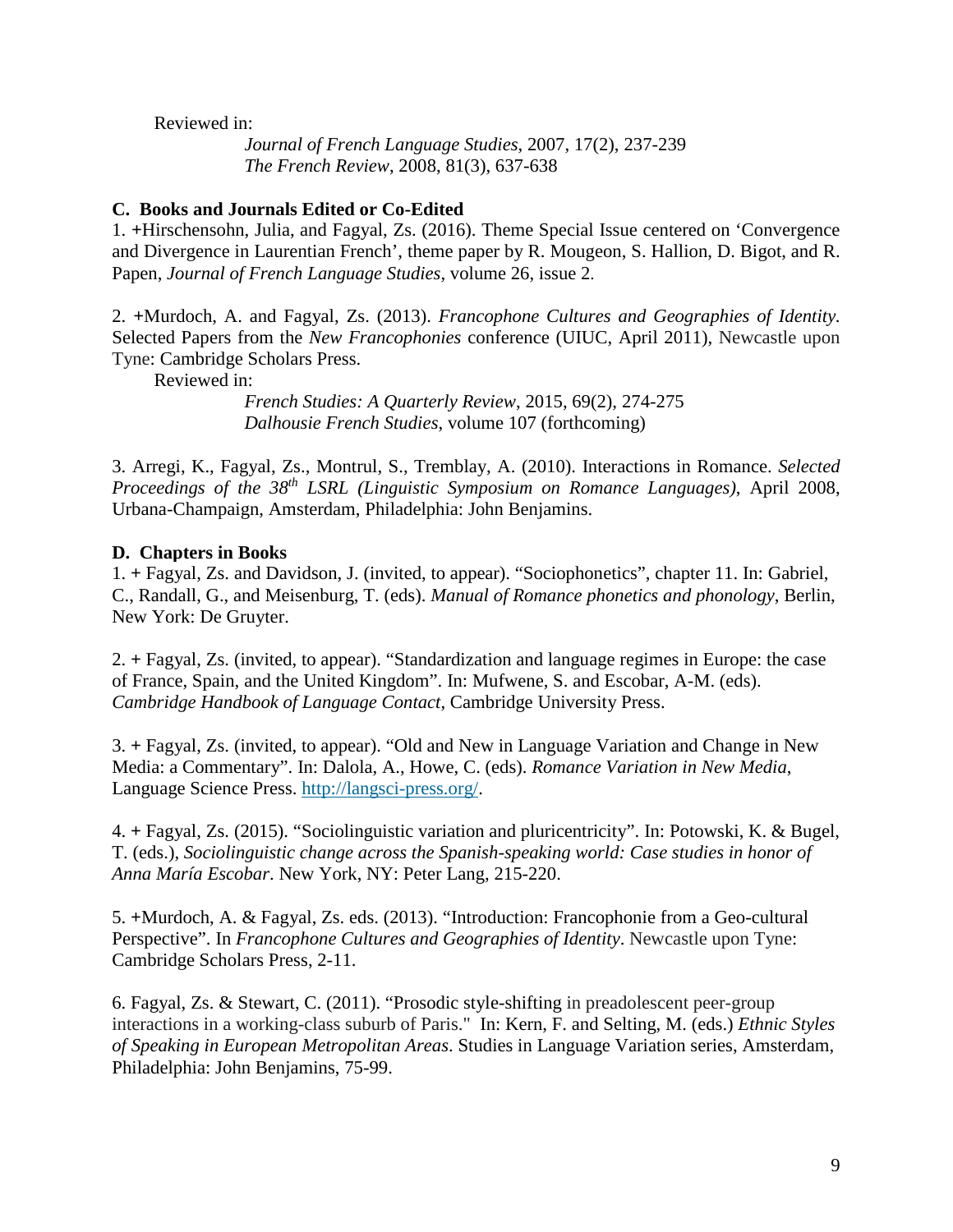7. **+**Yaeger-Dror, M. & Fagyal, Z. (2011). "Analyzing prosody: best practices for the analysis of prosody (Chapter 10)." Sociophonetics: a student's guide. . Ed. Marianna Di Paolo and Malcah Yaeger-Dror. London, New York: Routledge, 119-130.

8. Carignan, C. & Fagyal, Z., (2010), V-to-V assimilation in trisyllabic words in French: evidence for gradience and locality. In: Colina, Sonia, Antxon Olarrea and Ana Maria Carvalho (eds.), *Selected Proceedings of the 39th Linguistic Symposium on Romance Languages*, March 2009, University of Arizona, Amsterdam, Philadelphia: John Benjamins, 25– 42.

9. Fagyal, Zs. (2010). Rhythm types and the speech of working-class youth in a *banlieue* of Paris: the role of vowel elision and devoicing. In: Preston, Dennis, R. and Niedzielski, Nancy (in press). *A Reader in Sociophonetics*, Part I., Chapter 4, Phonetic variation and social identity, Berlin: Mouton de Gruyter, 91-132.

10. Miller, J. & Fagyal, Zs. (2005). Phonetic cues to common and special cases of liaison. Looking for a prosodic domain. In: Gess, Randal, S. and Rubin, Edward, J. *Theoretical and Experimental Approaches to Romance Linguistics: Selected papers from the 34th Linguistic Symposium on Romance Languages (LSRL),* Salt-Lake City, Utah. Amsterdam, Philadelphia: John Benjamins, 179-196.

11. Fagyal, Zs. (2002). Intonation in utterance-medial parentheticals and the syntax-phonology interface in French. In: Andronis, Mary, Christopher Ball, Heidi Elston and Sylvain Neuvel (eds.) *CLS 37: The Main Session*. *Papers from the 37th Meeting of the Chicago Linguistic Society*. Vol. 1. Chicago: Chicago Linguistic Society, 149-160.

12. Fagyal, Zs. (2000). Le retour du **e** final en français parisien: changement phonétique conditionné par la prosodie. in: Englebert, A. - Pierrard, M. - Rosier, L. - Van Raemdonck, D. (eds.), *Vivacité et diversité de la variation linguistique*. Tübigen: Max Niemeyer, tome III., 151- 160.

13. Fagyal, Zs. (1999). A francia szótag fonetikai szerkezete és a szótagoló automata. [Phonetic structure of French syllables and automatic syllabification.] in: Kassai I. (ed.), *A szótagfogalom szótagrealizációk.* [The syllable: structure and function.], Akadémiai Kiadó, Budapest, 177-192.

14. Fagyal, Zs. & Kassai, I. (1995). The Hungarian Language: An Outline. in: E. Kovacevic (ed.), *Language and language communication barriers: Research and Theoretical Perspectives in Three European Languages.* University of Zagreb, Croatia, 191-197.

15. Fagyal, Zs. (1994a). Le style vocal de Marguerite Duras [The speaking style of Marguerite Duras]. in: A. Vircondelet (ed.), *Marguerite Duras: Rencontres de Cerisy* [Marguerite Duras: Meetings in Cerisy]. Édition Écriture, Paris, 69-82.

**E. Monographs** See section A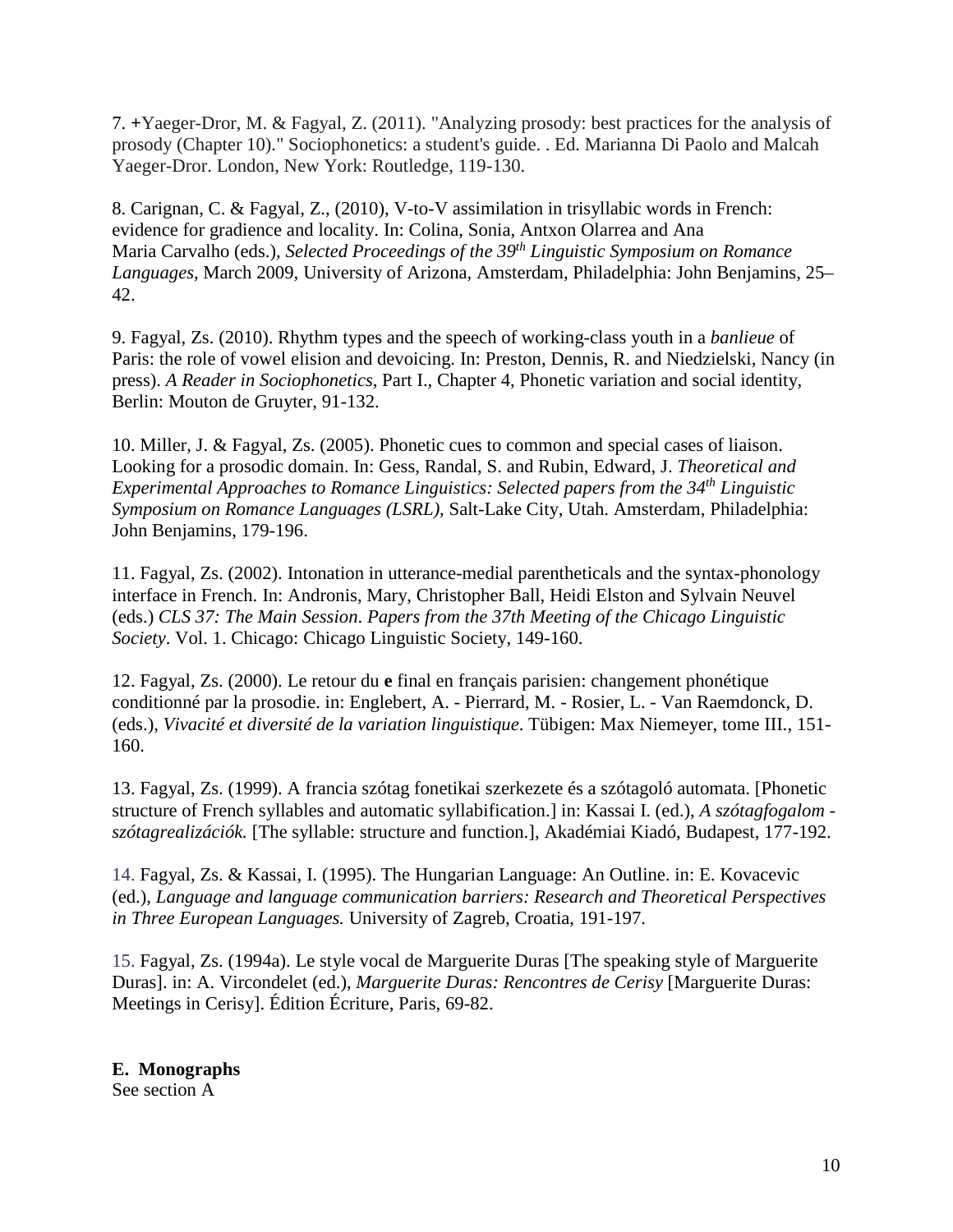#### **F. Articles in Journals**

1. Fagyal, Zs. and E. Torgersen (2018). Prosodic rhythm, cultural background, and interaction in adolescent urban vernaculars in Paris: case studies and comparisons. Special Issue 'Multicultural youth vernaculars in Paris and urban France', *Journal of French Language Studies*, 28 (2), 165- 179.

2. Fagyal, Zs. (2016). Convergence, divergence et filiation linguistique: retour à l'étude panlectale de la variation en français [Convergence, divergence, and linguistic filiation : return to cross-dialectal approaches to variation in French], *Journal of French Language Studies*, 26(2), 163-166.

3. Fagyal, Zs. Escobar, A. Swarup, S. Gasser, L. Lakkaraju, K. (2010). Centers and peripheries: network roles in language change. *Lingua* 120(8), 2061-2079.

4. Golato, A. and Fagyal, Z. (2008). Comparing single and double sayings of the German response token ja and the role of prosody: A conversation analytic perspective. *(ROLSI) Research on Language and Social Interaction*, 41(3), 1-30.

5. Nguyen, Noël, Fagyal, Zs. (2008). Acoustic aspects of vowel harmony in French. *Journal of Phonetics*, 36 (1), 1-27.

6. Fagyal, Zs. (2007). Syncope : de l'irrégularité rythmique dans la musique rap au dévoisement des voyelles dans la parole des adolescents dits « des banlieues ». *Nottingham French Studies*, 46 (2), 119-134.

7. Fagyal, Zs. (2004). Action des médias et interactions entre jeunes dans une banlieue ouvrière de Paris : Remarques sur l'innovation lexicale. [Action of the media and interactions between adolescents in a working-class suburb of Paris: Notes on lexical innovation.] *Cahier de Sociolinguistique*, 9, 41-60.

8. **+**Fagyal, Zs. (2003). La prosodie du français populaire des jeunes à Paris : traits héréditaires et novateurs. [The prosodic of the working-class Parisian youth: hereditary and innovative features.] *Le Français aujourd'hui*, 143, n° spécial "Français de l'école et langues des élèves : quel statut, quelles pratiques ?", pp. 47-55.

9. Miller, J., Fagyal, Zs. (2003). La valeur marchande des anglicismes [The market value of borrowings from English]. *Contemporary French Culture,* 27(1), 129-151.

10. Fagyal, Zs., Nguyen, N., Boula de Mareüil, P. (2003[2002]). From 'Dilation' to Coarticulation: Is there Vowel Harmony in French? *Studies in the Linguistic Sciences*, 32 (2), pp. 1-29.

11. Fagyal, Zs. (2002). Prosodic boundaries in the vicinity of utterance-medial parentheticals in French. *Probus* 14 (1), 93-111.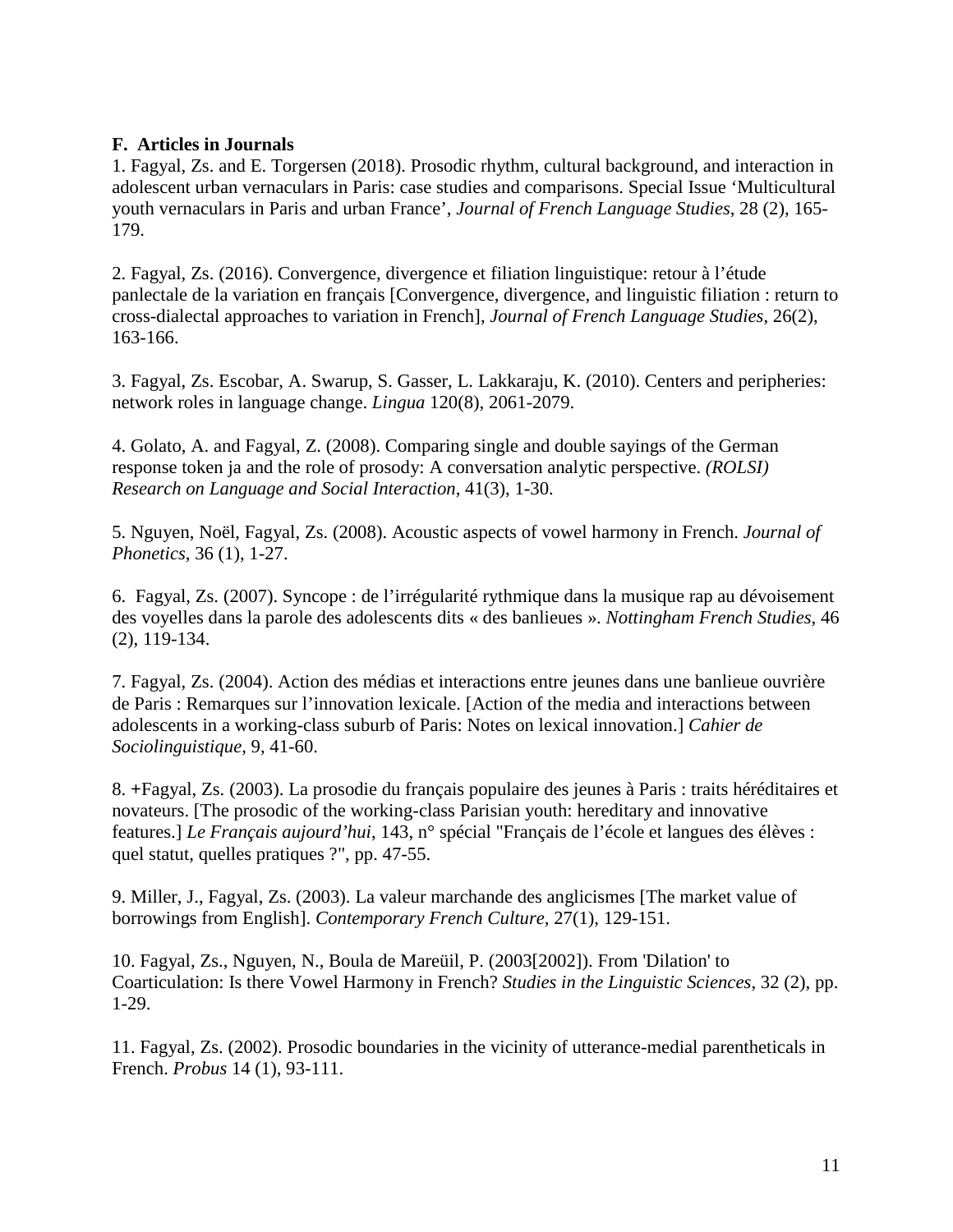12. Fagyal, Zs. (2001). Phonetics and speaking machines: on the mechanical simulation of human speech in the 17th century. *Historiographia Linguistica* 28 (3), 289-330.

13. **\***Fagyal, Zs. (1999). Combien de clichés mélodiques? Révision de l'inventaire des contours intonatifs stylisés en français. [How many melodic clichés? Revision of the inventory of stylized intonation contours in French]. *Faits de Langues*, Editions Ophrys, 13, 17-25.

14. Fagyal, Zs., Morel, M-A. (1996). Phonostylistique: Étude du style dans la parole [Sociophonetics: the study of styles in speech]. *L'Information Grammaticale*, Paris, Juin, 70, 16- 20.

15. Kassai, I., Fagyal, Zs. (1996). Hogyan észlelik a magyar beszéd szüneteit magyar és francia anyanyelvű hallgatók? [How do native French and native Hungarian listeners perceive the pauses of Hungarian?] *Magyar Nyelvőr*, 120, 209-220.

## **G. Creative Works -** NA.

### **H. Conference Proceedings**

\* peer-reviewed

1. \*Nicholas, J., Fagyal, Zs. & Carignan, C. (2019). What's with your nasals? Perception of nasal vowel contrasts in two dialects of French. *Proceedings of the 19th International Congress of Phonetic Sciences,* Melbourne, Australia, 5-9 August 2019.

2. \*Swarup, S., Apolloni, A., Fagyal, Zs. (2011). A Model of Norm Emergence and Innovation in Language Change. *AAMAS 2011* (10<sup>th</sup> International Conference on Autonomous Agents and Multi-Agent Systems), Taipei, Taiwan.

3. **\***Fagyal, Zs., Swarup, S., Escobar, A. M, Gasser, L. & Lakkaraju, K. (2009). Centers, Peripheries, and Popularity: The Emergence of Norms in Simulated Networks of Linguistic Influence. *Selected papers from NWAV 37 (Houston), Penn Working Papers in Linguistics* 15 (2), [http://repository.upenn.edu/pwpl/vol15/iss2/10/.](http://repository.upenn.edu/pwpl/vol15/iss2/10/)

4. **\***Fagyal, Zs. & Stewart, C. (2008). Alternance stylistique et cohésion intra-groupe dans une banlieue multi-ethnique de Paris. *Actes du Premier Congrès International de la Linguistique Française*, Paris, 9-12 juillet 2008.

5. **\***Golato, A. & Fagyal, Zs. (2006). Two contours, two meanings: the intonation of *jaja* in German phone conversations. *Proceedings of the 3rd International Conference on Speech Prosody*, Dresden, Germany, paper published on CD-Rom.

6. **\***Fagyal, Zs. (2003[2005]). Prosodic consequences of being a *Beur*: French in contact with immigrant languages in Paris. *Selected papers from NWAV 32 (Philadelphia),* 2004, *Working Papers in Linguistics* 10 (2), 91-104.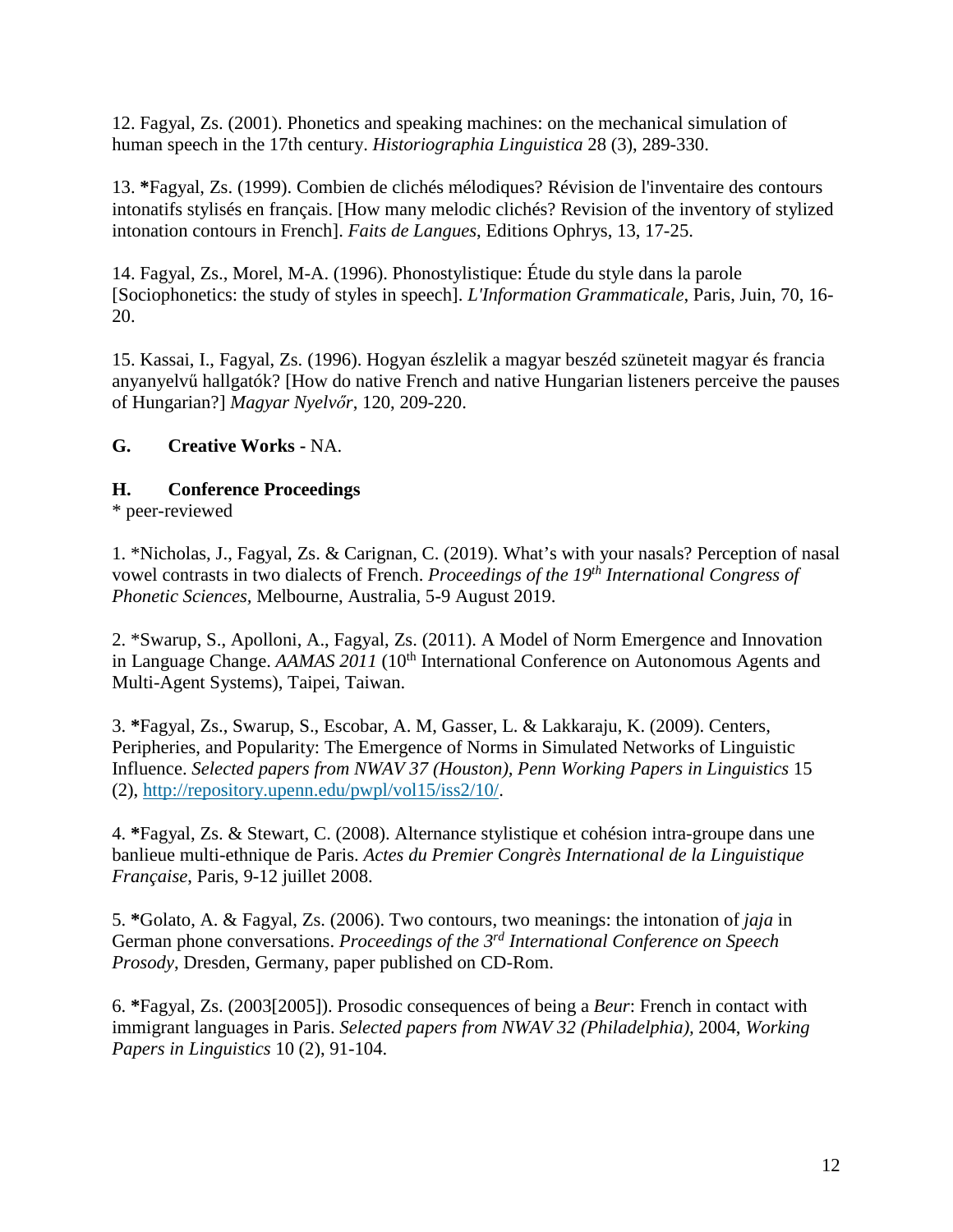7. \*Stewart, C. & Fagyal, Zs. (2005). Engueulade ou énumération ? Attitudes envers quelques énoncés enregistrés dans les « banlieues ». *Situations de banlieues : enseignement, langues, cultures.* In: Bertucci, M.-M. et Houdart-Merot, V. *Situations de banlieue: Enseignement, langues, cultures*, Paris: Institut National de Recherche, 241-252.

8. **\***Nguyen, N. & Fagyal, Zs. & Cole, J. (2004). Perceptual relevance of long-domain phonetic dependencies. Actes de / Proceedings of JEL Conference on 'Domaines', Nantes, France.

9. \*Fagyal, Zs. (2003a). The Matter with the Penultimate: Prosodic Change in the Vernacular of Lower-Class Immigrant Youth in Paris. *Proceedings of the 15th International Congress of Phonetic Sciences,* Barcelona, Spain, vol. 1, 671-674.

10. **\***Nguyen, N. & Fagyal, Zs. (2003b). Acoustic aspects of vowel harmony in French. *Proceedings of the 15th International Congress of Phonetic Sciences*, Barcelona, Spain, vol. 2, 3029-3032.

11. **\***Fagyal, Zs. & Hassa, S. & Ngom, F. (2002a). L'opposition [e] - [ɛ] en syllabes ouvertes de fin de mot en français parisien: étude acoustique préliminaire." [The [e] - [ɛ] distinction in wordfinal open syllables in Parisian French: preliminary acoustic data]. *Journées d'Etudes sur la Parole*, Nancy, France, 165-168.

12. **\***Fagyal, Zs. (2002b). Tonal template conveying secondary information: the scaling of pitch targets in parentheticals in French. *Proceedings of /Prosody 2002'*, Aix-en-Provence, 279-282.

13. **\***Boula de Mareuil, P. & Fagyal, Zs. (2000a). Autour de l'harmonie vocalique en français. [On vowel harmony in French]. *Actes des 23èmes Journées d'Etudes sur la Parole*, Aussois, France, 19-23 juin, 85-88.

14. **\***Fagyal, Zs. & Golato, P. (2000a). Using real-time speech analysis software to teach the sounds of French. *Proceedings of the InSTIL 2000 Symposium 'Integrating Speech Technology in the Language Learning and Assistive Interface'*. University of Albertay Dundee, Scottland, 82- 85.

15. **\***Fagyal, Zs. & Moisset, C. (1999a). Sound change and articulatory release: where and why are high vowels devoiced in Parisian French? *Proceedings of the15th International Congress of Phonetic Sciences*, San Francisco, 309-312.

16. **\***Hockey, B. A. & Fagyal, Zs. (1999b). Phonemic length and pre-boundary lengthening: an experimental investigation on the use of durational cues in Hungarian. *Proceedings of the Proceedings of the15th [International Congress of Phonetic Sciences](http://trill.berkeley.edu/ICPhS)*, San Francisco, 313-316.

17. **+** Kassai, I. & Fagyal, Zs. (1999c). Quelques caractéristiques phoniques d'un type de texte parlé : l'entretien médiatisé. [Some phonetic characteristics of a type of 'spoken text': the news interview]. In: *La linguistique textuelle dans les études françaises: Actes du colloque LITEF (Linguistique Textuelle dans les Études Françaises).* Csüry I. ed. *Studia Romanica de Debrecen*, Hungary, 39-62.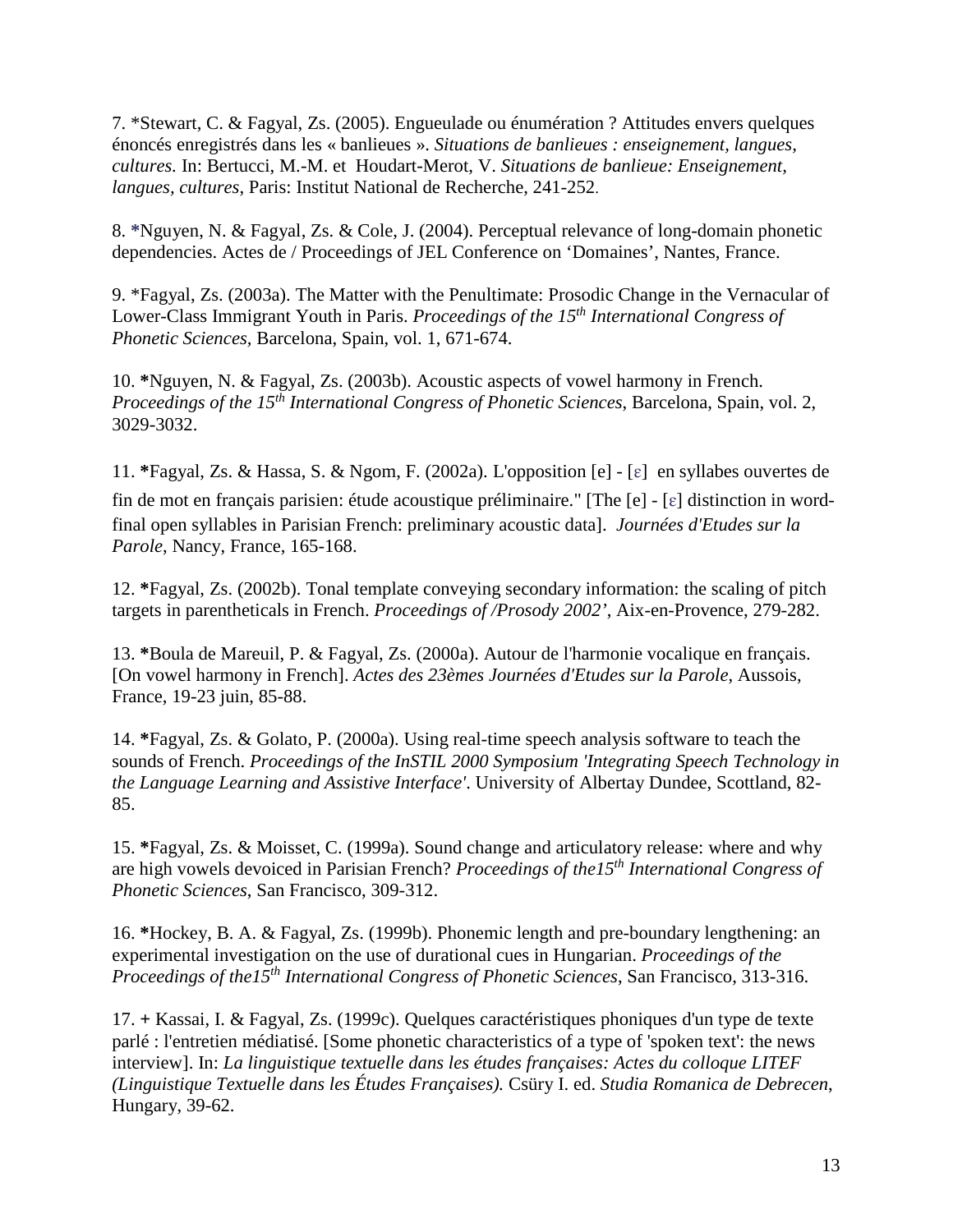18. **\***Hockey, B. A. & Fagyal, Zs. (1998b). Pre-Boundary Lengthening: Universal or Language Specific? The Case of Hungarian, Penn Linguistics Colloquium, Working Papers in Linguistics, *Proceedings of the 22nd Annual Penn Linguistics Colloquium*, 5(1), 71-81.

19. Fagyal, Zs. (1997a). On what 'melodic closures' mean: stylized calling contour in French conversations. Proceedings of the 16th International Congress of Linguists, Paris. Pergamon, Oxford, CD-ROM, Paper # 0327.

20. \*Fagyal, Zs. (1997b). Chanting intonation in French. *Proceedings of the 21st Annual Penn Linguistics Colloquium*, 4 (2), 77-90.

21. **\***Fagyal, Zs. (1996). Stratégies d'hésitation propres aux locuteurs dans le français spontané médiatisé. [Speakers' vocal hesitation strategies in French spontaneous speech]. *Proceedings of the XXIth Journées d'Études sur la Parole*, Avignon, 167-170.

22. Fagyal, Zs. (1995). Interferencia jelenségek a solymári svábok magyar beszédében [Types of interferences in the German-speaking minorities' every-day Hungarian]. *Proceedings of the Spoken Language Conference*. in: I. Kassai (ed.), Kétnyelvûség: Kisebbségi és magyar nyelvhasználat [Bilingualism and the use of Hungarian]. Akadémiai Kiadó, Budapest, 309-320.

23. **\***Fagyal, Zs. (1994b). Leçon de 'déclinaison' de Marguerite Duras et de Marguerite Yourcenar [Learning 'F0 declination' from Marguerite Duras and Marguerite Yourcenar]. *Proceedings of the XXth Journées d'Études sur la Parole*, Lannion, 511-516.

24. **\***Fagyal, Zs. (1993). Magyar akcentus a franciában: három fonetikai kísérlet. [Hungarian accent in French: three phonetic experiments]. *Proceedings of the Speech Research Conference*. Gósy M. - Siptár P. (eds.), Akadémiai Kiadó, Budapest, 33-51.

# **I. Abstracts -** NA

# **J. Book Reviews**

1. NAHON, PETER. *Gascon et français chez les Israélites d'Aquitaine : documents et inventaire lexical*. (Travaux de lexicographie, 2.) Paris : Classiques Garnier, 2018, Pp. 441. *The Journal of French Language Studies,* 978 2 406 07297 3, 2019, doi:10.1017/S0959269519000279.

2. PATERNOSTRO, ROBERT. *Diversité des accents et enseignement du français : Les parlers jeunes en région parisienne*. Paris: L'Harmattan, 2016. ISBN: 978-2-343-08297-4. Pp. 203. *The French Review,* 92 (2), 240-241, December 2018.

3. KONTRA, MIKLÓS, NÉMETH MIKLÓS (eds.) *Elmélet és empíria a szociolingvisztikában* [Theory and empiricism in sociolinguistics]. Budapest, Gondolat Kiadó, 2013. ISBN: 978-963- 693-495-8. Pp. 562. *Language in Society*, 46 (2), 273-274, April 2017.

4. JACOMINE NORTIER, BENTE A. SVENDSEN (eds.). *Language, Youth and Identity in the 21st Century: Linguistic Practices across Urban Spaces*. Cambridge UK: Cambridge University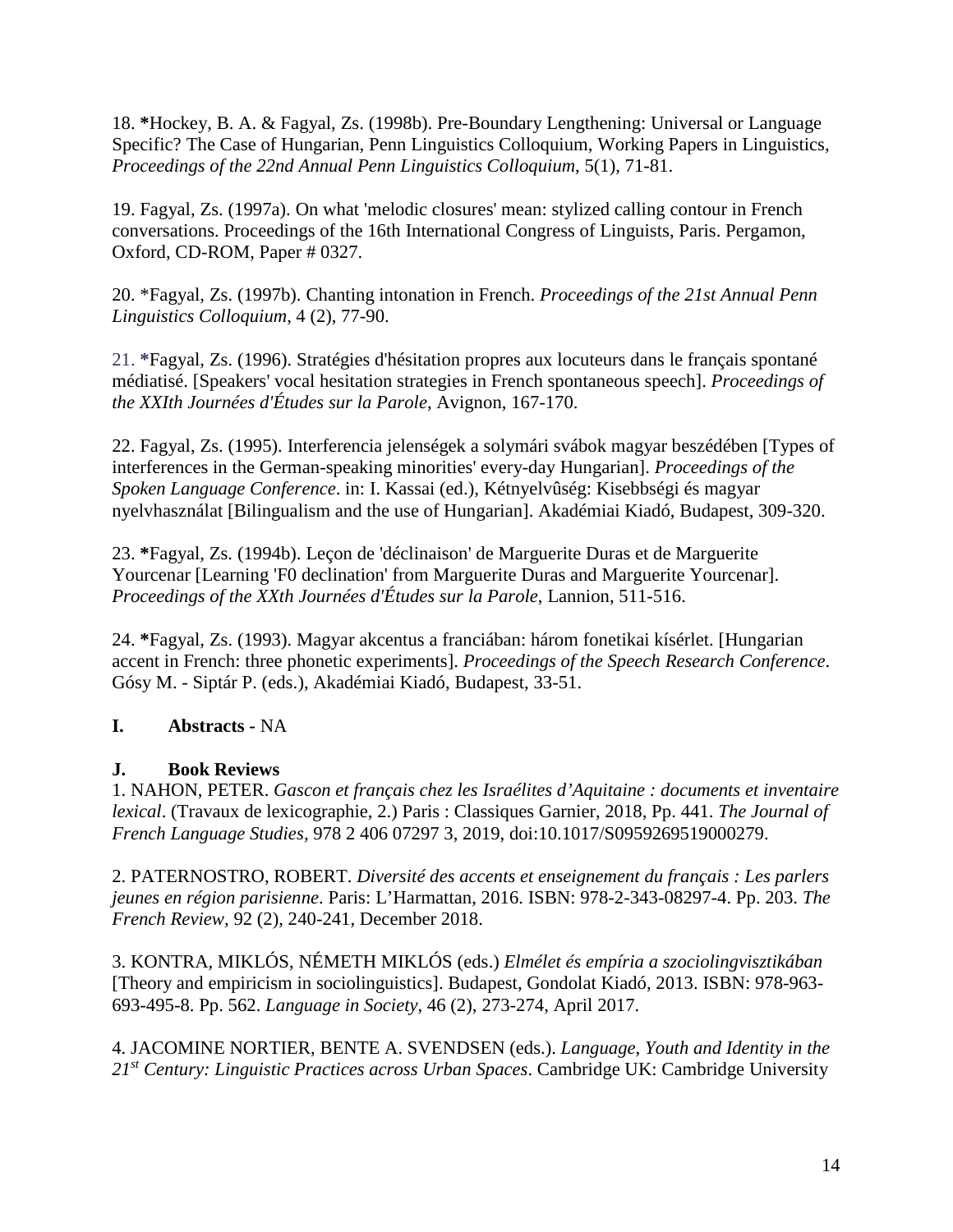Press. 2015. 348 pp. Hb (978-1-107-01698-9) \$99.00. *Journal of Sociolinguistics,* 20 (2), 241- 259, April 2016.

5. DETEY, SYLVAIN, DURAND, JACQUES, LAKS, BERNARD, LYCHE, CHANTAL. (éds.). *Les variétés du français parlé dans l'espace francophone: ressources pour l'enseignement*. Paris: Ophrys, 2010. ISBN 978-2-7080-1283-7. Pp. 296. *The French Review*, vol. 85 (6), 105-106, May, 2012.

6. BEECHING, KATE, ARMSTRONG, NIGEL, GADET, FRANCOISE. (eds.). *Sociolinguistic Variation in Contemporary French* (IMPACT Series). Amsterdam, Philadelphia, John Benjamins. 2009. 257pp. Hb (978-90-272-1865-0). *Journal of Sociolinguistics,* 16(2), 283-286, April 2012.

7. ARMSTRONG, NIGEL, POOLEY, TIMOTHY. *Social and Linguistic Change in European French*. New York (NY): Pallgrave Macmillan. 2010. Pp. 310. ISBN 978-0-230-21950-2. £55. *Langage et société*, 138 (4), 133-136, 2011.

8. ABECASSIS, MICHAËL, AYOSSO, LAURE, VIALLETON, ELODIE. *Le français parlé au XXIe siècle: Normes et variations géographiques et sociales.* Volumes I et II: Paris: L'Harmattan. 2007. ISBN 978-2-296-04407-4. Pp. 220. *The French Review*, vol. 82 (5), 1069- 1070, April, 2009.

9. KERBRAT-ORECCIONI, CATHERINE. Le Discours en interaction. Paris: Arman Colin. *Journal of French Linguistic Studies*, vol. 16 (2), 2006, 238-239.

10. AYRES-BENNETT, WENDY. Sociolinguistic Variation in Seventeenth-Century France: Methodology and Case Studies. ISBN 0 521 82088 X. Cambridge: Cambridge University Press. *Estudios de Sociolinguistica*, vol. 6 (2), 2005, 269-274.

11. LODGE, ANTHONY. A sociolinguistic history of Parisian French. Cambridge: Cambridge University Press. 2004. ISBN 0 521 82179 7. Pp. 290. *The French Review*, vol. 78 (6), May, 2005, 1253-1254.

12. COVENEY, AIDAN. The Sounds of Contemporary French: articulation and diversity.Elm Bank Publishing, Exeter (UK). 2001. 214 pp. ISBN 1-902454-02-2. *The French Review*, vol. 78 (1), October, 2004, 166-167.

13. ARMSTRONG, NIGEL. Social and Stylistic Variation in Spoken French. A comparative approach. John Benjamins, Philadelphia. 2001. 277 pp. ISBN 1-58811-063. *The French Review*, 76 (5), April, 2003, 1051-1052.

14. JEANNERET, THERESE. La coénonciation en français: Approches discursives, conversationnelle et syntaxique. Peter Lang, Bern, Berlin, Francfort, New York. 1999. 341 pp. ISBN 3-906761-97-5. LEON, Jacqueline. Les entretiens publics en France: Analyses conversationnelle et prosodiques. Collection "Sciences du Langage". CNRS Editions, Paris, 1999, ISBN 2-271-05703-5. *The French Review*, 75 (3), February 2002, 610-612.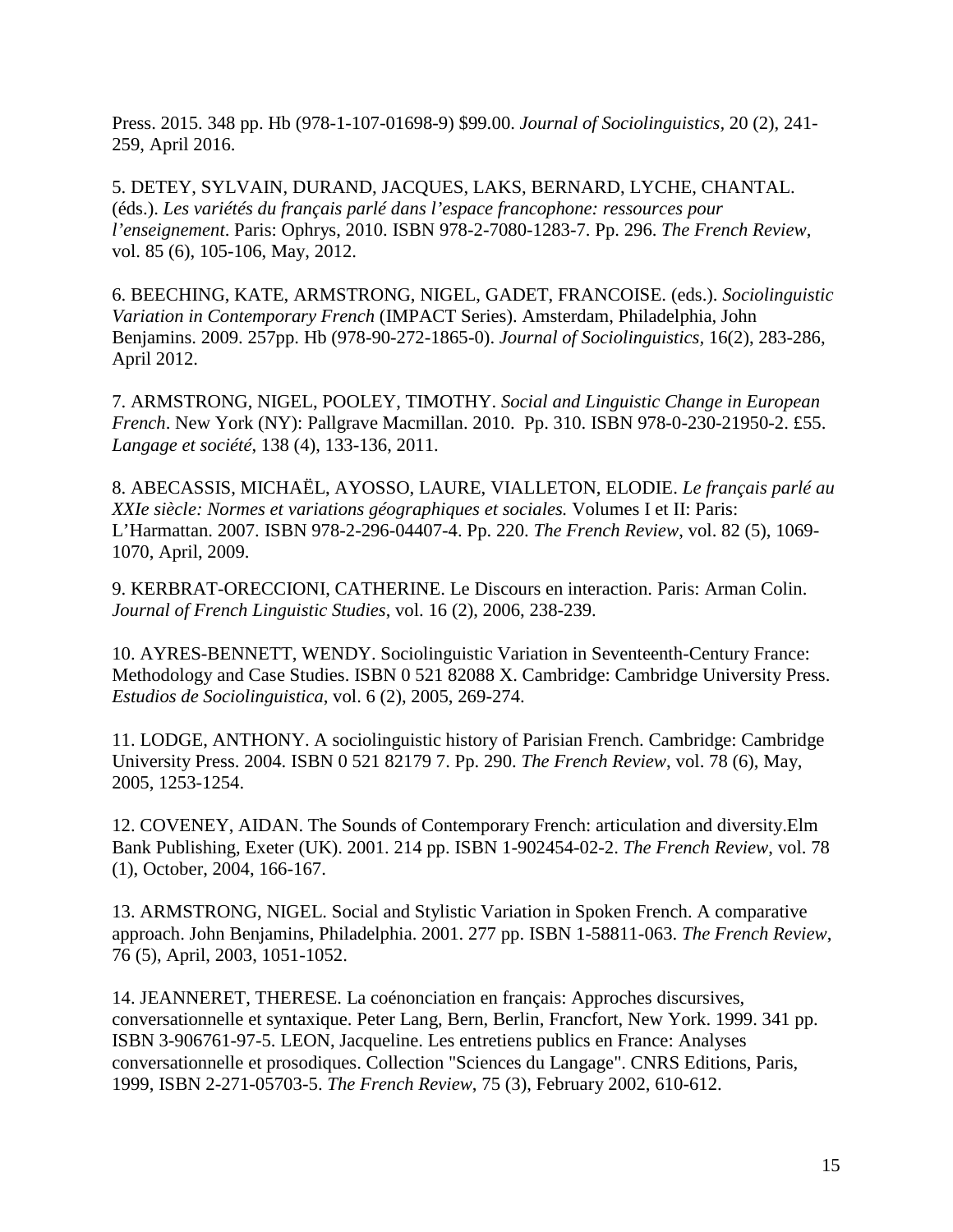15. AGER, DENNIS. Identity, insecurity and image. France and Language. Multilingual Matters, Clevedon, Philadelphia, Toronto, Sydney. 1999. 253 pp. ISBN 1-85359-4 42-3. *The French Review*. 74 (5), April 2001, 1059-1060.

16. LEON, PIERRE R. Précis de phonostylistique: Parole et expressivité [Phonosylistics: Speech and expressivity]. Paris, Nathan Université, Série 'Linguistique', 1993, 335 pp. ISBN 2-09- 190065-6. *L'Information Grammaticale*, 70, Juin 1996, 59-60.

# **K. Other**

## **Electronic media**

Editor-in-chief of *Linguis Europae*, the European Union Center's blog space devoted to discussion on languages and minorities in Europe [http://eucenterillinois-language.blogspot.com/.](http://eucenterillinois-language.blogspot.com/)

## **Talks and presentations only (no publication)**

1. "Languages of innovation: national identities and the working languages of the European Unitary Patent System", with Victoria Bauer, *18th Multidisciplinary Approaches to Language Policy & Planning*, Toronto, August 23-25, 2018.

2. "Not in the eye of the beholder: the ideology of the standard in regional and minority language repertoires in France" [Nem felfogás kérdése! Az irodalmi nyelv ideológiája a francia-ajkú többnyelvű kisebbségek nyelvi repertoárjában], paper presented in Hungarian at the *20th Hungarian Sociolinguistics Conference*, Budapest, Aug. 30 – Sept. 1, 2018.

3. "French in New Diasporic Communities: Two case studies from the United States", with Samira Hassa and Jessica A. Nicholas, *2nd International Conference in Sociolinguistics*, Budapest, 6-8 September, 2018.

4. "Soft assets: regional and minority language use in two francophone regions of Europe in light of the EU's Strategic Goals on Multilingualism", *24th International Conference of Europeanists*, Glasgow, July 12, 2017.

5. "Keeping it local: Age, gender, proficiency, and regional loyalty in the maintenance of Francoprovençal in Valle d'Aosta", with Alessia Zulato and Joe Roy, *NWAV 45 sociolinguistics conference*, Vancouver, November 4, 2016.

6. "Rebranding the minority experience: case studies of regional language planning in Europe", Panel on 'Regional Identities', *23rd International Conference of Europeanists*, Philadelphia, April 16, 2016.

7. Multicultural Paris French", with Eivind Torgersen (Sør-Trøndelag University College, Norway), *Sociolinguistics of Globalization* conference, Hong-Kong, June 3-6, 2015.

8. "Intra- and Inter-dialectal differences in the perception of French nasal vowels in Quebec", with Jessica Nicholas, Chris Carignan, and Ryan Shosted, *44th Annual Linguistic Symposium of the Romance Languages*, London, Ontario (CA), Western University, May 2-4, 2014.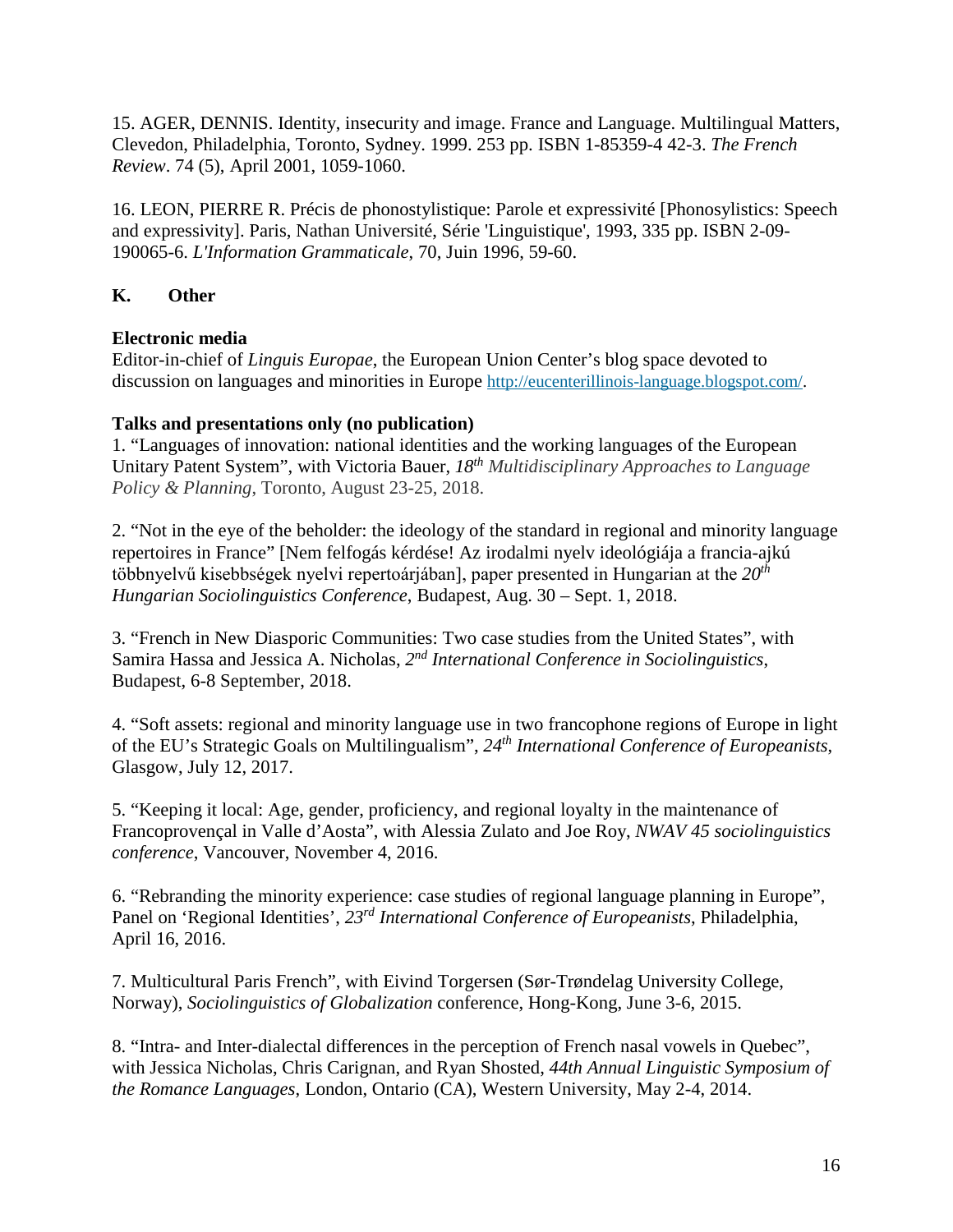9. "Glocalization and lexical borrowings in contemporary Metropolitan French", *NWAV 43 sociolinguistics conference*, Indiana University, Bloomington, October 27, 2012.

10. "'Leaders' and 'loners': 'who' drives language change?, with Anna Maria Escobar, *UIUC Linguistics Speaker Series*, February 18, 2010.

11. "Mapping Attitudes: The Role of Linguistic Experience and Ethnic Bias Towards "Parisian French"", together with Christopher Stewart and Peter Golato (UIUC), NWAV 36 Conference, Philadelphia, October 11-14, 2007.

12. "Typologie rythmique et accent des banlieues: retour au locuteur", AFLS (Association of French Language Studies) Conference, Bristol (UK), September 5-7, 2006.

13. "Perception of non-standard prosodic features in French via resynthesis in PRAAT: preliminary findings," with Christopher Stewart, graduate student in French, and Peter Golato (French), NWAVE 34 (New Ways of Analyzing Variation), New York City, October 20-23, 2005.

14. "New Ways of Analyzing Intonation", panel organized with E. Thomas (NC State), NWAVE 34 Conference, New York City, October 20-23, 2005.

15. "Do *'lion'* and *'Lions!'* sound the same to you? Some claims and some data on gliding in French.", together with Viviane Ruellot, Jessica Miller, Sharon Fellows, and Christopher Stewart, graduate students at the French Department, *UIUC Linguistics Speaker Series*, December 4, 2003.

16. "*Blacks*, *Blancs*, *Beurs*: in search of an ethnolect in a working-class suburb of Paris", I*llinois Program for Research in the Humanities, Annual Conference*, UIUC April 4, 2003.

17. "From 'dilation' to coarticulation: is there vowel harmony in French", *UIUC Linguistics Speaker Series*, November 7, 2002.

18. "Acoustic aspects of vowel harmony in French: a preliminary study". *International Phonology Conference*, Grenoble (France), June 2002, presented by Noël Nguyen.

19. "On the prosodic conditioning of the [e] - [ɛ] merger in open-syllables in Parisian French", together with Fallou Ngom and Samira Hassa, graduate students at the French Department, *NWAVE 30 (New Ways of Analyzing Variation)*, Raleigh, North Carolina, October 11-13, 2001.

20. "Prosodic boundaries and the syntax-phonology interface in utterance-medial parenthetials in French", *UIUC Linguistic Speaker Serie*s, March 22, 2001.

21. "Phonetics for Speaking Machines: The Mechanical Simulation of Human Speech according to Charles Sorel, Sieur de Souvigny (1602-1674)", *Linguistic Society of America Meeting*, Washington D.C., Jan. 3-6, 2001.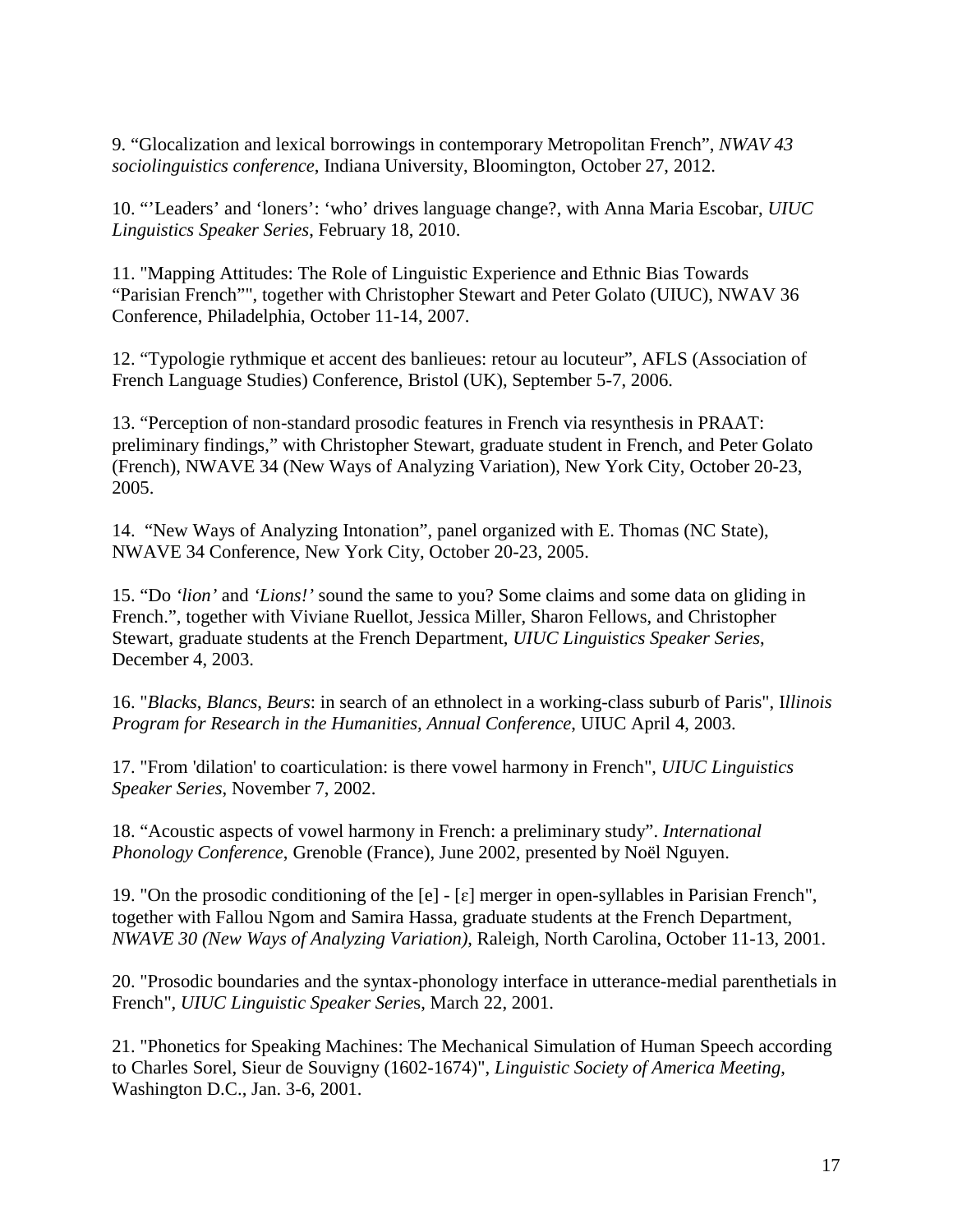22. "Mid front vowels in word-final open syllables in Northern Metropolitan French: the role of style and grammatical category." NWAVE 29 (New Ways of Analyzing Variation), Lansdale, Michigan, October 6-9, 2000.

23. "Articulatory release and metrical structure: Intonation Phrase-final epenthesis in Parisian French", *Linguistic Society of America Meeting*, Chicago, Jan. 6-9, 2000.

### **III. Resident instruction**

A. Summary of Instruction

## **1. Descriptive Data: Courses taught**

*Specialized instruction in French:*

FR 213 – French Phonetics

- FR 413 French Phonetics and Phonology
- FR 416 Introduction to French Linguistics

FR 417 – History of French (topic: *History of the lexicon*)

FR 443 – Studies in French (topic: *French around the World*)

FR 529 – Studies in French Linguistics

 topics: *Intonation in Discourse* (in English) *Language Variation and Change in French* (in French)  *Language Policy and Planning* (in French)

RMLG 559 – Seminar in Romance Linguistics (topic: *Sociophonetics of French*)

EURO 599 – Thesis Research, European Union Studies

*General instruction and service classes in French:*

FR 207 – Grammar and Composition

FR 414 – Advanced Grammar and Style

*Courses taught or co-taught in English:*

SLCL 200 – Languages of the Mediterranean (General Education course with E. Derhemi (Italian) and M. Terkourafi (Linguistics))

FR 559 – Seminar in Romance Linguistics (topic: *Intonation in Romance*)

FR 418 – Language and Minorities in Europe (cross-listed in all language departments, Linguistics, and Political Science)

> Creator and editor of *Linguis Europae* blog site related to this course: <http://eucenterillinois-language.blogspot.fr/>

*General instruction at the graduate level:*

# **2. Supervision of Undergraduate and Graduate Students**

2007-present **–** Social Dynamics of Language Variation and Change, Illinois Program for Research in the Humanities Reading Group, co-Chair with Anna Maria Escobar (Spanish and Portuguese, UIUC)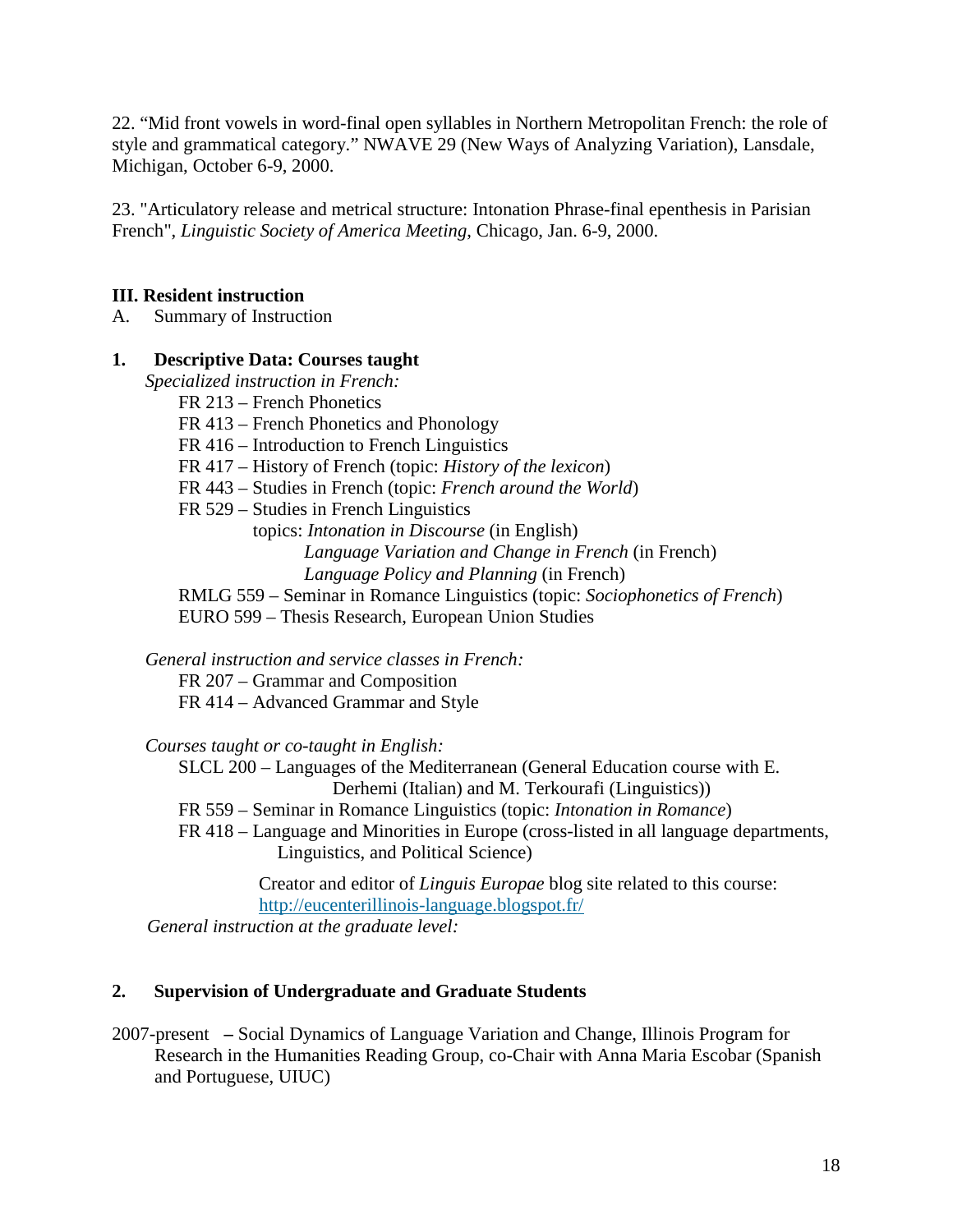Undergraduate Research (Advisor):

- 1. Joshua Erb, LAS Global Studies Distinction Senior Thesis, together with Bob Pahre, "*Comparing Immigration Policy Co-ordination in France and Belgium: EU Incentive Programs and their Implications for Maghrebi Immigrants"*, with high distinction, M.A. student, University of Chicago, Inter-disciplinary social science program 2014-2016.
- 2. Katherine Tyndall, James Scholar Honor Student Project, Department of Linguistics, James Scholar summer research fellowship, *"Perceptions of foreign accented English",* 2013- 2014.

Masters Theses directed:

- **Victoria Bauer,** European Union Studies, MAEUS Program, European Union Center of Excellence, "*Streamlining multilingualism: a case study of the language regime of the European Unitary Patent System",* M.A. thesis defended on November 7, 2018.
- **Oliver Whitmore**, Department of French and Italian, Linguistics Program, "*The Past has not Passed: The Rejuvenation of the Passé Simple on Twitter"*, M.A. thesis defended on March 14, 2018.
- **Andrew Schwenk**, European Union Studies, MAEUS Program, European Union Center of Excellence, **"***Promoting and monitoring Low German: education policies and ideologies of language in the Northern German Bundesländer*", M.A. thesis defended on March 30, 2017.
- **Eric Becker**, Department of French and Italian, Linguistics Program, "*Ideologies of differentiation and the maintenance of francophone identity in the community of Leeuw-Saint-Pierre in greater Bruxelles, Belgium*", M.A. qualifying thesis defended on March 2, 2017.
- **Gyula Zsombok**, Department of French and Italian, Linguistics Program, "*Lexical innovation and diffusion in contemporary French: computation and new technologies"*, M.A. qualifying thesis defended on February 17, 2014.

Ph.D. dissertations directed or co-directed:

- 1. Charlotte Prieu, Ph.D. candidate, "*Identity politics and the lexicon: borrowings and word formations in militant feminist discourses in French social media*", prelim expected in fall 2019.
- 2. **Gyula Zsombok, ABD** (Ph.D. defense expected in fall 2020), with J. Roy, *"Dynamics of Prescriptivism and Lexical Borrowings in Contemporary France"*
- 3. **Alessia Zulato, ABD** (Ph.D. defense expected in spring 2020), *"Minority Language Vitality and Practices in the Aosta Valley, Italy"*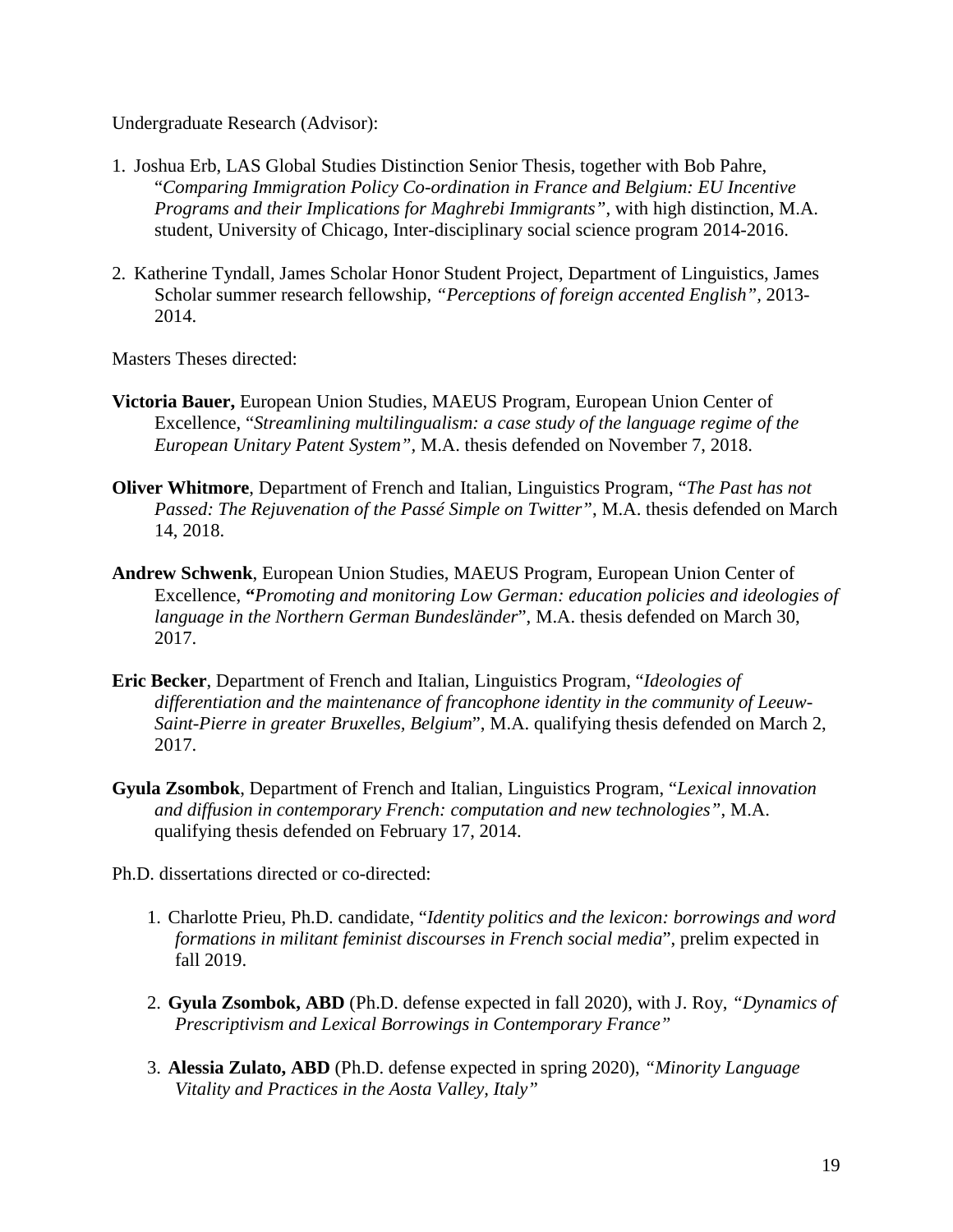- 4. **Jessica A. Nicholas, Ph.D. 2018**, with A. Mroz, "*Social and learner-specific factors in the acquisition of native-like phonetic contrasts by study-abroad students in Paris, France*", Basic language coordinator, Department of French and Italian, University of Illinois at Urbana-Champaign
- 5. **Richard Beyogle, Ph.D. 2015**, with A. M. Escobar (Spanish), *"Language contact in two border communities in Burkina Faso and Ghana: Lexical borrowing in Dagara"*, Visiting Assistant Professor, Northern Illinois University, Dekalb, IL, <https://www.linkedin.com/in/richard-beyogle-phd-85183033>
- 6. **Christopher M. Carignan, Ph.D. 2013,** with R. Shosted (Linguistics), *"When nasal is more than nasal: the oral articulation of nasal vowels in two dialects of French"*, Research Scientist, Institute of Phonetics and Speech Processing, Ludwig-Maximilians University, Munich,<http://www.christophercarignan.com/>
- 7. **Christopher Michael Stewart, Ph.D. 2009,** *"Perceptions of Parisian French: From Language Attitudes to Speech Perception"*, Analytical Linguist, Google, Santa Monica, California,<https://www.linkedin.com/in/christophermstewart>
- 8. **Jessica Miller, Ph.D. 2007,** "*Swiss French Prosody: Intonation, Rate, and Speaking Style in the Vaud Canton*", Professor, Department of Modern Languages, University of Wisconsin, Eau Claire,<https://www.uwec.edu/profiles/millerjs/>
- 9. **Samira Hassa, Ph.D. 2006,** "*De la Médina à la Ville Nouvelle : études ethnolinguistiques des choix codiques dans l'espace urbain de Fes (Maroc)*", Associate Professor, Department of Modern Languages and Literatures, Manhattan College, New York,<https://manhattan.edu/campus-directory/samira.hassa>
- 10. **Fallou Ngom, Ph.D. 2002,** with D. Kibbee, "*Lexical borrowings as sociolinguistic variables in Saint-Louis, Sénégal,* Professor, Director of the African Studies Center, Department of Anthropology, Boston University. <http://www.bu.edu/anthrop/people/faculty/f-ngom/>
- 3. Dissertation committees (member only)

#### *Programs outside the United States*

1. **Aron Arnold, Ph.D. in Phonetics and Phonology, 2015**, Université de Paris III, Sorbonne Nouvelle; advisors: Luca Gréco, Jacqueline Vaissière, "*La voix genrée entre idéologies et pratiques: une étude sociophonétique"*, professional information N/A.

#### *Department of French and Italian*

1. **Camille Méritan, ABD, advisor: Aurore Mroz,** "*Self-evaluations in the acquisition of French as an L2"*, prelim passed on December 12, 2017.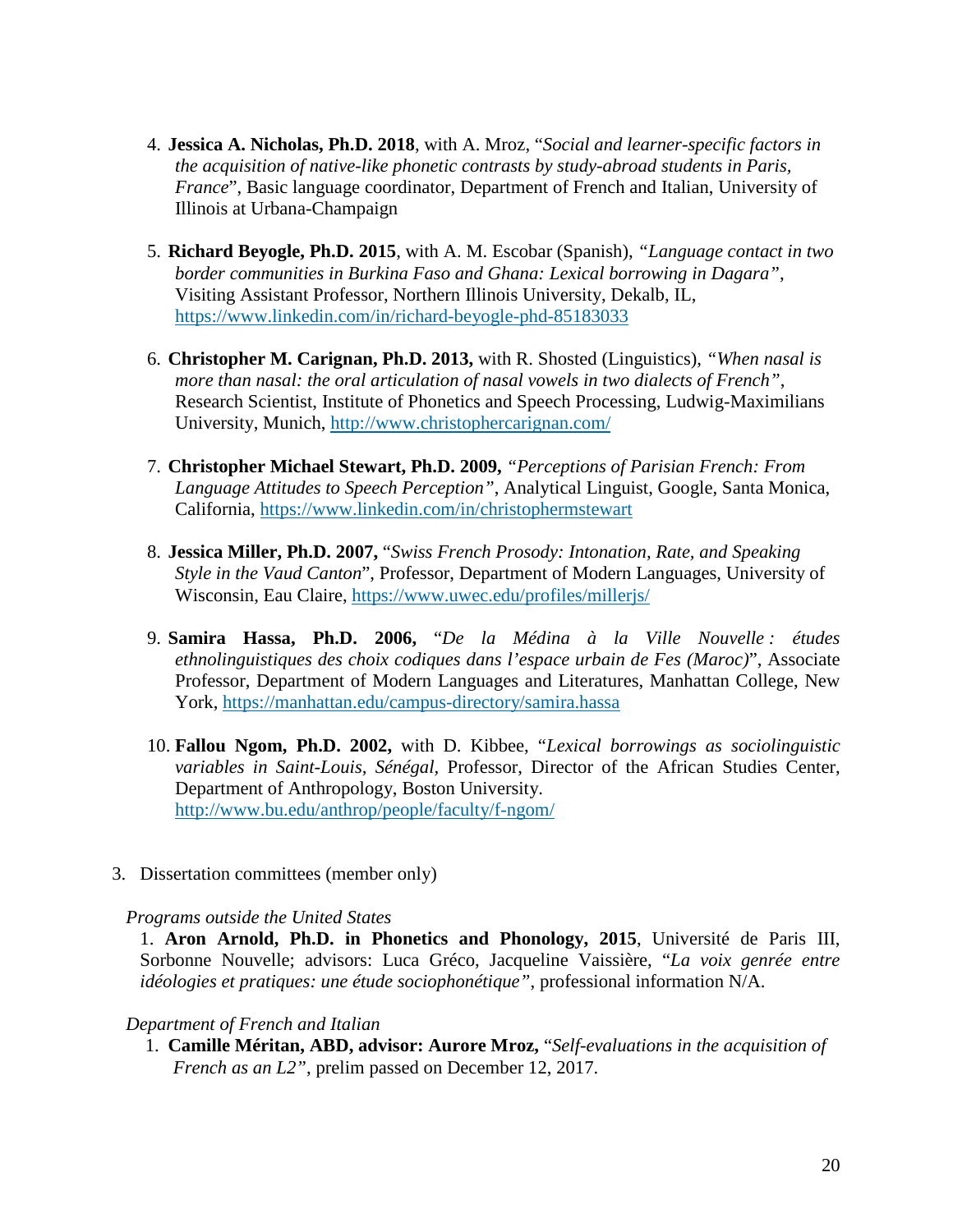- 2. **Johnny A. Laforet, Ph.D. 2016** (**chair**), advisor: Eyamba Bokamba, "*Language maintenance by Haitian immigrants in the USA:a case study of the Chicago community"*, Lecturer, Department of French and Italian, Princeton University.
- 3. **Jui Namjoshi, Ph.D. 2015** (**chair**), advisor: Annie Tremblay, "*The processing and production of phonological focus in French by native and non-native speakers"*, Data Specialist, Amazon.com, London (UK).
- 4. **Stéphanie Gaillard, Ph.D. 2014** (**chair**), advisors A. Tremblay and F. Davidson, *"The elicited imitation task as a new component for French placement test in institutional and research settings"*, Academic Coordinator, French Linguistics and Language Program, Department of Linguistics, UC San Diego.
- 5. **Michael Foster, Ph.D. 2012**, advisor A. Golato, *"Third position responses in French native and non-native speaker interaction*", Assistant Professor, Department of Languages, United States Military Academy, West Point, NY.
- 6. **Jessica Sturm, Ph.D. 2008**, advisor P. Golato, *"Accent Marking in L2 French: The Impact of Keyboarding, Presentation format, Working memory, and Pronunciation Ability*", Associate Professor, Purdue University, IN.
- *7.* **Geneviève Maheux-Pelletier***,* **Ph.D. 2006**, advisors D. Kibbee (French) and A. Golato (German), *"Multilingualism in face of French-only Ideology: The case of one workplace in Montreal",* Educational Developer, Glendon College, York University, Toronto, CA.
- 8. **Viviane Ruellot, Ph.D. 2006**, advisor P. Golato, "*Teaching French pronunciation using computer-mediated visual feedback*", Associate Professor, Western Michigan University.
- *9.* **E-Jung Choi***,* **Ph.D. 2005,** advisor D. Kibbee, *"Grammaticalité de l'accord du participe passé conjugué avec avoir dans le Journal de la langue française (1784-1792)",*  professional information N/A
- *10.* **Auguste Zouré***,* **Ph.D. 2003,** advisor D. Kibbee*, "Universal semantic primes, and their application to French monolingual and English-French bilingual lexicography: English spatial prepositions by, on and into in French translations of Alice's Adventures in Wonderland",* University of Ouagadougou, Burkina Faso (emeritus).

 *Department of Anthropology:*

1. **Jenna Hyojin Chi Kim**, **Ph.D. 2017,** advisor A. Lo, *"Fighting the Tightrope: Language ideologies, balancing acts, and figures of elusive modernity in South Korea",*

 *Department of Linguistics:*

1. **Abdelladim Bidaoui**, **Ph.D. 2015,** advisor M. Terkourafi, *"Pragmatic variation from a production and perception perspective: The case of discourse markers in spoken Arabic"* Assistant Professor of Arabic and French, Department of Modern Languages, Ball State University, KY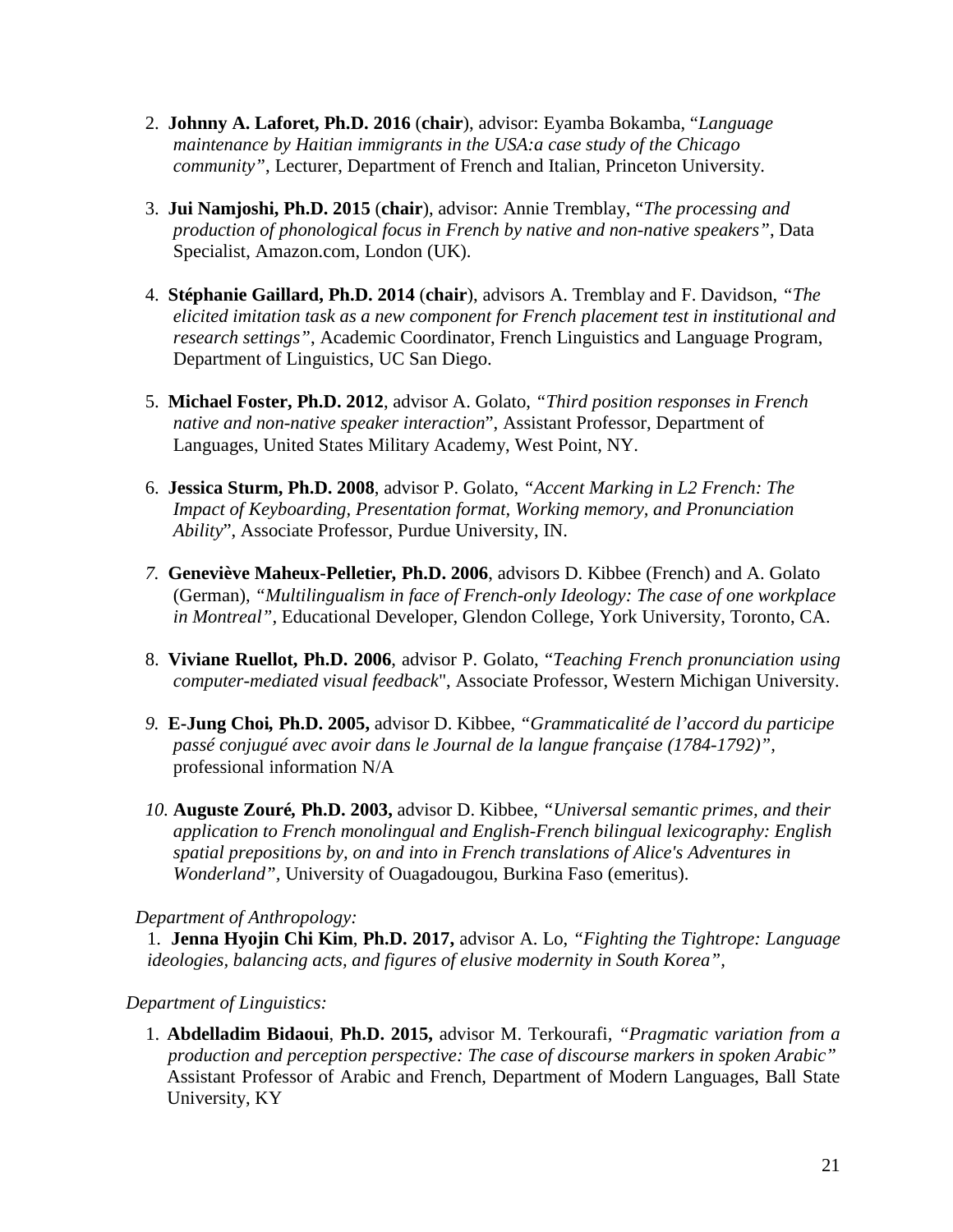- 2. **Gary Linebaugh, Ph.D. 2007,** advisor J. Cole, "*A Typology of Lingual Vowel Harmony*" Assistant Professor, Department of English, American University of Sharjah, Sharjah, United Arab Emirates
- 3. **Hansook Choi, PhD 2004,** advisor J. Cole, "*Contextual effect on laryngeal contrasts: effects from prosody and sound inventory of a language*", professional information N/A
- 4. **Kiwako Ito, PhD 2002**, advisor J. Cole, "*The interaction of focus and lexical pitch accent in speech production and dialogue comprehension: evidence from Japanese and Basque*" Senior Researcher, Associate Faculty, Ohio State University
- 5. **Rajka Smiljanic, PhD 2002**, advisor J. Cole, "*Lexical, pragmatic and positional effects on prosody in two dialects of Croatian and Serbian: an acoustic study*" Associate Professor, Department of Linguistics, University of Texas at Austin

#### *Department of Spanish and Portuguese:*

- 1. **Justin Davidson, Ph.D. 2015**, advisor A. M. Escobar, *The Social Dynamics of Language Variation and Change in Catalonian Spanish*, Assistant Professor, Department of Hispanic Studies, University of California Berkeley
- 2. **Claudia Crespo, Ph.D. 2014**, advisor A. M. Escobar, advisor A. M. Escobar (SIP), *Tense and mood variation in Spanish nominal subordinates: the case of Peruvian varieties*, Assistant Professor, Department of Humanities, Pontificia Universidad Católica del Perú
- 3. **Claudia Holguin, Ph.D. 2011**, advisor A. M. Escobar, "*Language, gender, and identity construction: sociolinguistic dynamics in the borderlands*", Assistant Professor, Department of Romance Languages, University of Oregon
- 4. **Miguel Simonet, Ph.D. 2008**, advisor J. Hualde, "*Language contact in Majorca: An Experimental Sociophonetic Approach*", Associate Professor, Department of Spanish and Portuguese, University of Arizona
- 5. **Letania Ferreira, Ph.D. 2008**, advisor J. Hualde, "*High initial tones and plateaux in Spanish and Portuguese neutral declaratives: consequences to the relevance of F0, duration, and voice quality as stress correlates*", Postdoctoral Fellow, Federal University of Pernambuco, Brazil
- 6. **Marisol Garrido, Ph.D., 2008,** advisor J. Hualde, "*The Diphthongization of non-high vowel sequences in Latin American Spanish*", Assistant Professor, Department of Foreign Languages and Literatures, Western Illinois University
- 7. **Monica Millan, Ph.D. 2006**, advisor A. M. Escobar, "*Pronouns of Address in Colombian Spanish: The use of tú and vos in informal contexts in Cali and Medellín*", Assistant Professor, Department of World Languages, Eastern Michigan University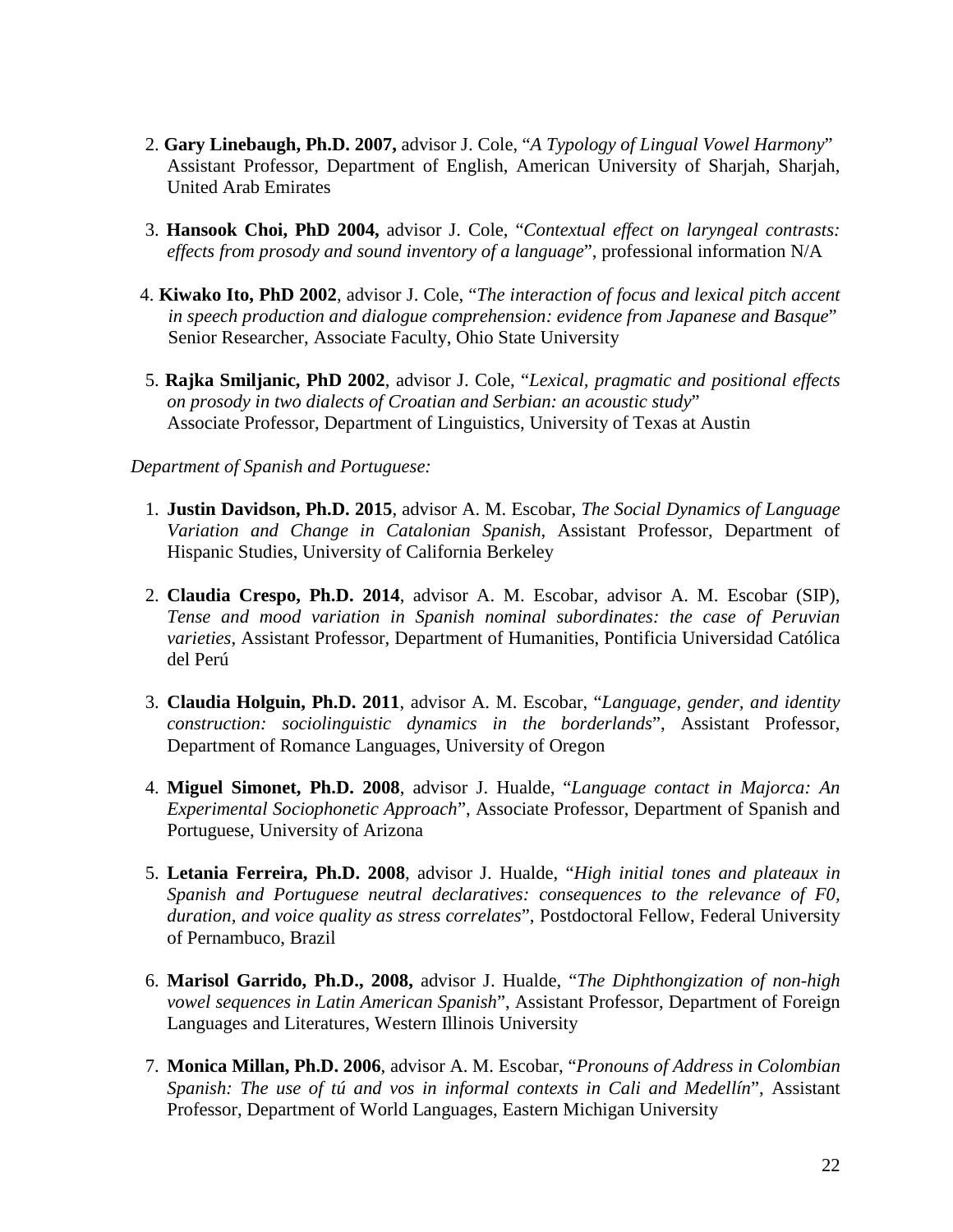- 8. **Erin O'Rourke, Ph.D 2005,** advisor J. Hualde, "*Intonation in contact: A comparison of two Peruvian Spanish dialects*", Associate Professor of Spanish Linguistics, Department of Modern Languages and Classics, University of Alabama
- 9. **Eric Willis, Ph.D. 2003,** advisor J. Hualde, "*The Intonational System of Dominican Spanish: findings and analysis*", Associate Professor, Indiana University, Bloomington, IN.

#### **M. A. examination committees**

French Linguistics: Ashton Carter, *expected in 2020* Gabrielle Colonna, *expected in 2020* Oliver Whitmore, 2018 Eric Becker, 2017 Charlotte Prieu, 2016 Gyula Zsombok, 2014 Jessica Nicholas, 2012 Lucia Black, 2011 Mica Swyers, 2010 Elizabeth Mayne, 2010 Nathan Owens, 2007 Christopher M. Stewart, 2004 Errol O'Neill, 2002

French Language Learning: Francesca Roncoroni, *expected in 2019* Trisha Thrasher, 2018 Ryan Campbell, 2015 Edee Shafer, 2003

Interdisciplinary French Studies: Heather Moulaison, 2002

European Union Studies: Victoria Bauer, November 2018 Andrew Schwenk, May 2017

#### *Natural Languages*

Hungarian—native speaker French—near-native, family ties to France English— near-native, US citizen since 2007 Russian—fluent German—fluent (early bilingual)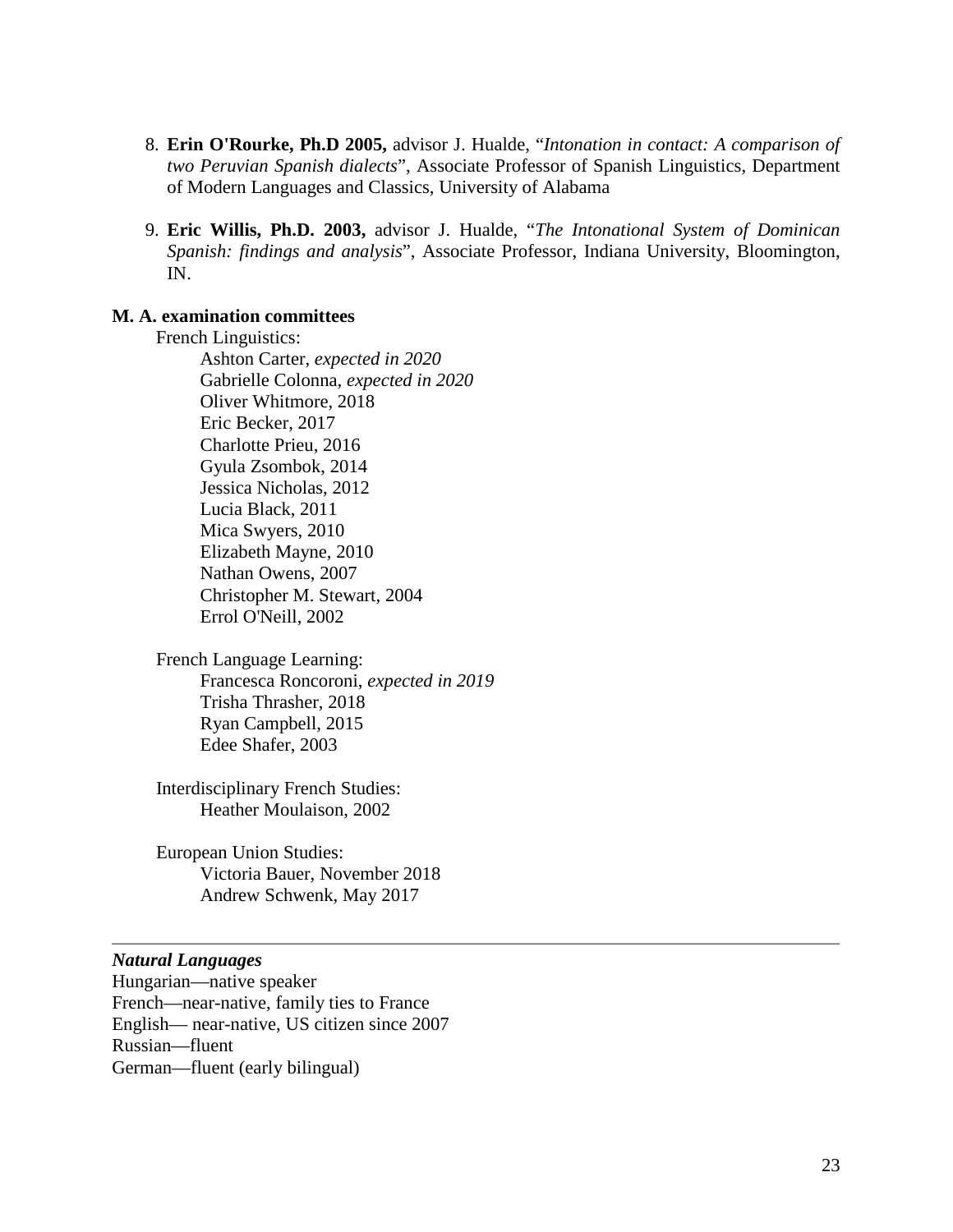#### *Professional memberships*

Linguistic Society of America (LSA) International Phonetics Association (IPA) American Association of Teachers of French (AATF) Association for French Language Studies (UK) (AFLS) Réseau Francophone de Sociolinguistique

#### *Service to the Profession*

President of the Phonetics, Phonology, and Interfaces section of the *5the Congrès International de la Linguistique Française* in Tours, France, July 4-8, 2016 Lead Organizer and Chair of the 43rd Annual New Ways of Analyzing Variation (NWAV) sociolinguistics conference in Chicago, IL in 2013, with Anna Maria Escobar (SP, UIUC), Richard Cameron (Linguistics, UIC) and Kim Potowski (Hispanic Studies, UIC) Associate Editor of *Journal of French Language Studies* since 2013 Editorial board of *Faits de Langue* since 2006 Editorial board of *LINX*, Université de Nanterre since 2010 Editorial board member of *Journal of French Language Studies*, 2010-2012 Reviewer for *International Journal of Bilingualism, Journal of Phonetics, The Journal of the International Phonetic Association, Journal of French Language Studies*, *Journal of Sociolinguistics*, *Journal of Language Research*, *Journal of Language and Culture*, *The French Review*, *Faits de Langue, Langage (France), and Acta Linguistic Hungarica*, *LINX* (Université de Nanterre) Book proposal reviewer for Cambridge University Press, John Benjamins Publishing, University of Chicago Press, and Routledge Reviewer for Linguistic Society of America Annual Meetings Reviewer for LSRL annual conferences Reviewer for Laboratory Phonology bi-annual conferences Reviewer for NWAV annual conferences Reviewer for Speech Prosody bi-annual conferences Reviewer for International Conference of Europeanists yearly meetings

### *Summary of Service at UIUC*

|                 | 2018 – present Courses and Curricula Committee, College of Liberal Arts and Sciences (LAS), |
|-----------------|---------------------------------------------------------------------------------------------|
|                 | University of Illinois at Urbana-Champaign                                                  |
|                 | 2014 – 2018 Director of Graduate Studies, Department of French and Italian, UIUC            |
|                 | 2014 – present Executive Committee, Center for Translation Studies, School of Literatures,  |
|                 | Cultures, and Linguistics, UIUC                                                             |
|                 | 2013 – present Executive Committee, European Union Center, UIUC                             |
| $2013$ -present | Advisory Committee, Centre Pluridisciplinaire, French@Illinois                              |
|                 | 2010-present Courses and Curricula Committee, Mediterranean Studies, School of Literatures, |
|                 | Cultures, and Linguistics                                                                   |
|                 | 2006-present Advisor, MA and PhD Programs in French Linguistics                             |
| 2013-2015       | Advisor, MA and PhD Programs in French Language Learning and SLATE                          |